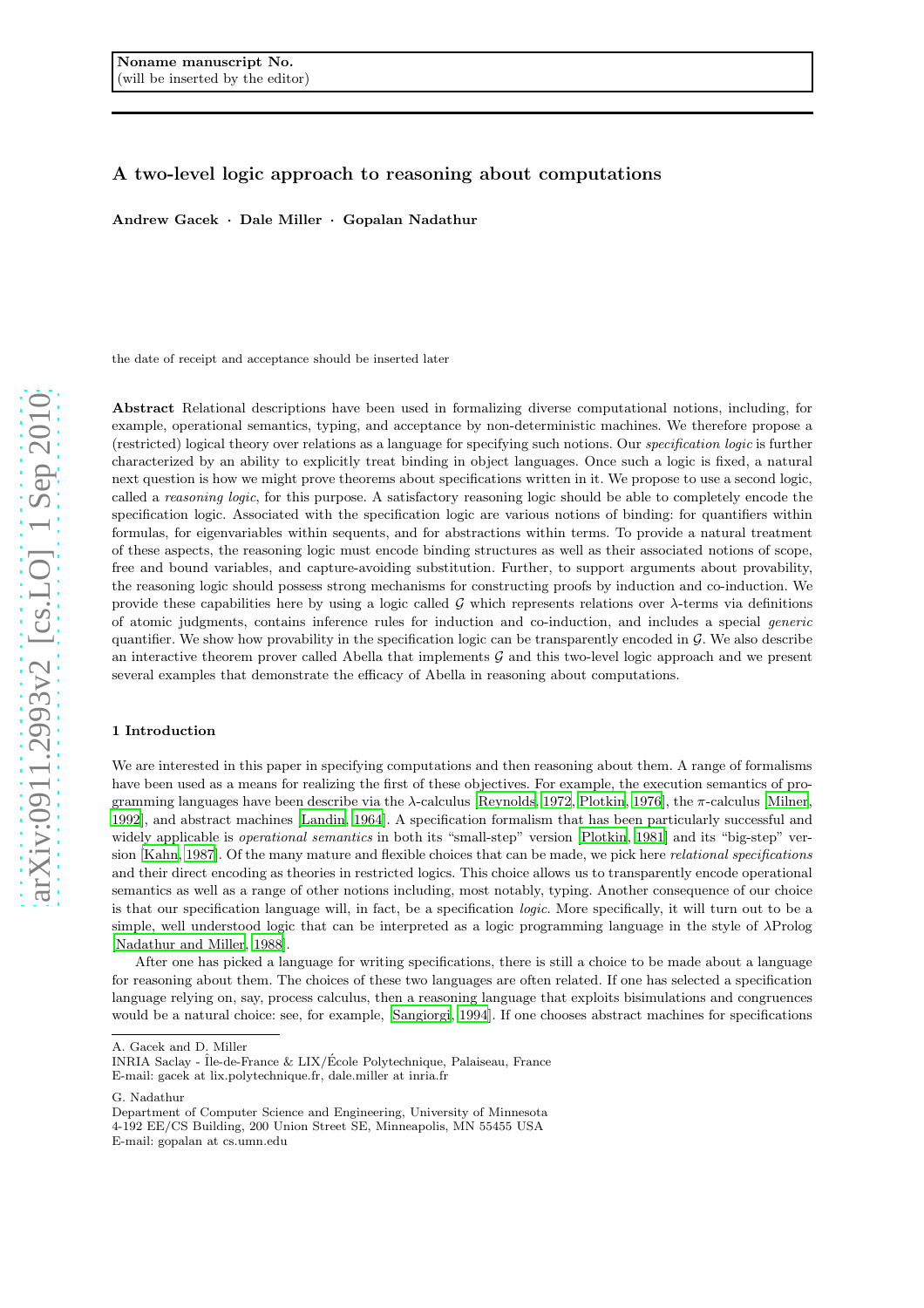then inductive definitions are a natural choice for a reasoning language. In this paper, our reasoning language will be a *logic* that contains standard but powerful mechanisms for induction and co-induction as well as the ∇ quantifier (both in formulas and in *definitions*) [\[Miller and Tiu, 2005](#page-21-4), [Gacek et al., 2009](#page-21-5)]. Our choice of reasoning logic has a number of appealing aspects, chief among them being that it is powerful enough to capture within it many other reasoning techniques such as bisimulation and inductive definitions.

The approach we shall describe in this paper is thus characterized by the use of *two* logics, one for specifying computations and the other for reasoning about these logic specifications. We pick both of logics to be intuitionistic here but other choices are also sensible: for example, [McDowell and Miller \[2002](#page-21-6)] used a linear logic as a specification language in order to provide declarative specifications for a programming language with state. The logical symbols of these two logics will be separated in our treatment: in fact, provability in the specification logic will be an inductively defined predicate of the reasoning logic. Although we distinguish the logics in this way, the term structures that they use will be identical: in particular, the construction of terms in both logics will use the same application and abstraction operations. As a result, term equality in the reasoning logic will immediately reflect term equality in the specification logic.

In many commonly used approaches, it is problematic to treat specification-language abstraction through reasoning-logic abstraction. The reasoning logic often involves function types that contain recursive functions; this is the case, for example, in Coq and Isabelle/HOL. If function abstraction at the two levels are identified, function types in the specification language would also have to contain recursively defined functions. Since the specification language is intended to treat syntactic expressions and not general functions, this raises issues about the adequate representation of syntax: see, for example, the discussion about "exotic terms" in [\[Despeyroux et al.,](#page-21-7) [1995](#page-21-7)]. In the setting that we shall soon unfold, we get around such problems by making function types in both the specification and the reasoning logic weak: while term equality will still be governed by the rules for  $\alpha\beta\eta$ conversion, this will happen within the simply typed λ-calculus that does not include stronger principles such as recursion. To recover the lost strength, we will use inductively and co-inductively defined *predicates* for reasoning about computations. However, at the predicate level, the specification logic and the reasoning logic will be strictly separated. In summary, function types in both logics will be weak and will be used exclusively to represent syntax that may contain bindings. Following [Miller \[2000](#page-21-8)], we shall call this style of encoding data with bindings the λ*-tree* approach to abstract syntax.

When we develop the two-level logic approach in detail, the formulas of the specification logic will become terms of the reasoning logic. This approach to encoding an object logic within a second logic should be contrasted to the approach of provability logic (see, for example, [\[Smorynski](#page-22-4), [2004](#page-22-4)]) where natural numbers are used to denote syntactic objects of an object-logic and primitive recursive functions are used to parse and manipulate those objects-cum-natural-numbers. Our encoding is more direct: *both* terms *and* formulas of the specification logic are represented by terms in the reasoning logic, with simple types being used to separate terms from formulas. Moreover, the presence of binding in the terms of the reasoning logic makes it possible to represent quantified formulas in the specification logic in an immediate and natural manner.

There are a number of advantages to the two-level logic approach to reasoning and the particular realization of it that we discuss in this paper. First, because of the term structures used in the reasoning logic, only mild encoding techniques are needed to embed the specification logic in it: for example, specification-level term equality is directly captured, quantification in the specification logic is treated by using  $\lambda$ -abstraction to bind the quantified variable, and the instantiation of quantifiers is realized through  $\beta$ -conversion. Second, since specifications are written in a logic and since such a logic typically has meta-theoretic properties (such as cut-admissibility) that can be formalized in the reasoning logic, powerful techniques become available for reasoning about descriptions presented in the specification logic. Third, as a series of examples illustrates, this two-level logic approach can result in natural, readable, and completely formal proofs of well-known theorems about computational systems. Finally, when one moves to implementing theorem provers based on this architecture, only one notion of binding, variable, term equality, substitution, and unification needs to be treated for both logics.

In the next section we describe the aspects of the reasoning logic  $\mathcal G$  that we shall use in this paper. Section [3](#page-5-0) presents the specification language  $hH^2$  and shows how cut-free sequent calculus provability for it can be given an adequate encoding in G. Section [4](#page-10-0) describes briefly the structure of a theorem-prover called Abella that can be used to interactively construct sequent calculus proofs in G. This description is then exploited in Section [5](#page-11-0) to present examples of the use of the two-level logic approach. Section [6](#page-18-0) describes related work and Section [7](#page-19-0) concludes with an indication of some future directions.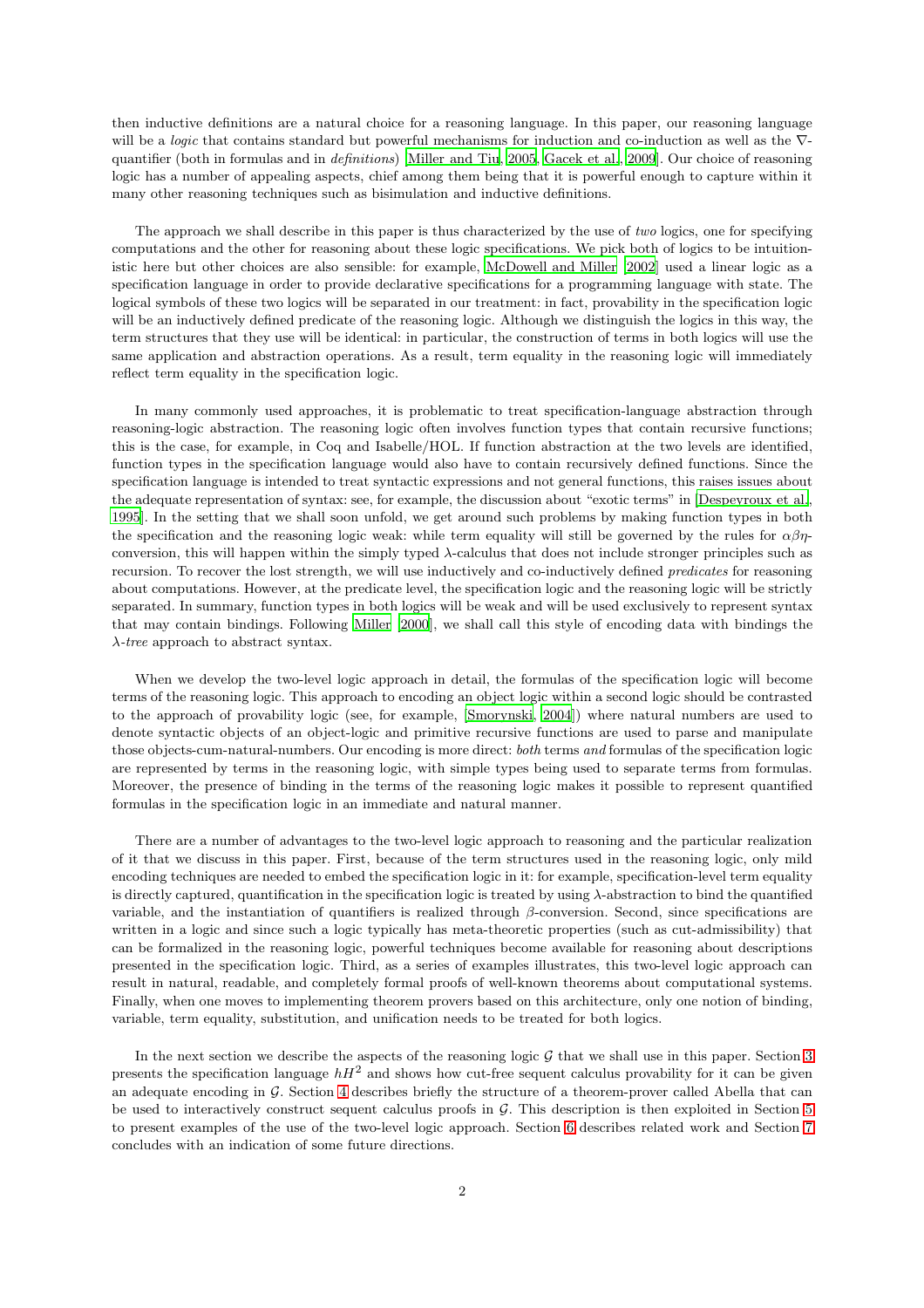## <span id="page-2-0"></span>2 The Reasoning Logic

The logic  $\mathcal G$  [\[Gacek et al., 2009](#page-21-5)] is an extension of an intuitionistic and predicative subset of Church's Simple The-ory of Types [\[Church](#page-21-9), [1940](#page-21-9)]. Terms in  $G$  are monomorphically typed and are constructed using abstraction and application from constants and (bound) variables. The provability relation concerns terms of the distinguished type  $o$  that are also called formulas. Logic is introduced by including special constants representing the propositional connectives  $\top$ ,  $\bot$ ,  $\land$ ,  $\lor$ ,  $\supset$  and, for every type  $\tau$  that does not contain  $o$ , the constants  $\forall_{\tau}$  and  $\exists_{\tau}$  of type  $(\tau \to o) \to o$ . The binary propositional connectives are written in infix form and the expression  $\forall_{\tau} x.B \ (\exists_{\tau} x.B)$ abbreviates the formula  $\forall_{\tau}\lambda x.B$  (respectively,  $\exists_{\tau}\lambda x.B$ ). Type subscripts are typically omitted from quantified formulas when their identities do not aid the discussion. If  $\mathcal Q$  is the abstraction operator or a quantifier, we will often use the shorthand  $\mathcal{Q}_{x_1}, \ldots, x_n$ . P for the expression  $\mathcal{Q}_{x_1} \ldots \mathcal{Q}_{x_n}$ . P.

The usual interpretation of universally quantified formulas equates them with the set of all their instances. However, in (weak) logics meant for specifications over  $\lambda$ -tree syntax, an expression such as " $B(x)$  holds for all x" is often meant as a statement about the existence of a uniform argument for every instance rather than a more general assertion about the truth of some property for these instances. The ∇-quantifier [\[Miller and Tiu,](#page-21-4) [2005](#page-21-4)] is included in G to encode such *generic* judgments. Specifically, the language contains logical constants  $\nabla_{\tau}$ of type  $(\tau \to o) \to o$  for each  $\tau$ , not containing o, that is in a designated set of *nominal* types. As with the other quantifiers,  $\nabla_{\tau} x.B$  abbreviates  $\nabla_{\tau} \lambda x.B$ .

Any adequate notion of derivation must associate with the ∇-quantifier at least the idea of generalizing on a unique name, but in such a way that  $\nabla_{\tau} x.F$  is equivalent to  $\nabla_{\tau} y.(F[y/x])$ ; the notation  $F[t/x]$  denotes here and below the result of a capture-avoiding replacement of x by t in F. The  $F O\lambda^{\Delta \nabla}$  logic [\[Miller and Tiu](#page-21-4), [2005](#page-21-4)] realizes such a view within a sequent calculus presentation of intuitionistic provability by attaching a local signature to each formula in a sequent. In many reasoning situations, it is useful to strengthen the interpretation of  $\nabla$  by associating with it the  $\nabla$ *-exchange rule* given by the equivalence  $\nabla x.\nabla y.F \equiv \nabla y.\nabla x.F$  and the  $\nabla$ *-strengthening rule* given by the equivalence  $\nabla x.F \equiv F$ , provided x is not free in F [\[Tiu, 2006\]](#page-22-5). The  $\nabla$ -strengthening rule brings with it an ontological commitment to an arbitrary number of distinct objects at the types over which ∇-quantification is permitted. This is an acceptable commitment in many applications where ∇-quantification is typically used to represent object-level free variables which are themselves infinite in number. The addition of these rules renders both the length of a local signature and the order of names in it unimportant. These signatures can therefore be made implicit by distinguishing the variables bound by them as *nominal constants*. It is necessary to recognize, however, that the particular names used for such constants have significance only within a single formula and that, in this situation, the main impact is to ensure that each name refers to a distinct atomic object.

The treatment of the  $\nabla$ -quantifier outlined above was introduced in the  $LG^{\omega}$  system [\[Tiu, 2006\]](#page-22-5) and has been adopted in G. Specifically, an infinite collection of nominal constants is assumed for each type at which  $\nabla$ -quantification is permitted. The set of all nominal constants is denoted by  $\mathcal C$ . These constants are distinct from (eigen)variables and the usual, non-nominal constants that we denote by K. We define the *support* of a term (or formula) t, written supp $(t)$ , as the set of nominal constants appearing in it. A permutation of nominal constants is a type preserving bijection  $\pi$  from C to C such that  $\{x \mid \pi(x) \neq x\}$  is finite. Permutations are extended to terms (and formulas), written  $\pi.t$ , as follows:

| $\pi.a = \pi(a), \text{ if } a \in \mathcal{C}$ | $\pi.c = c$ , if $c \notin \mathcal{C}$ is atomic |
|-------------------------------------------------|---------------------------------------------------|
| $\pi.(\lambda x.M) = \lambda x.(\pi.M)$         | $\pi.(M\ N)=(\pi.M)(\pi.N)$                       |

Given two formulas B and B', we write  $B \approx B'$  to denote the fact that there is a permutation  $\pi$  such that B  $\lambda$ -converts to  $\pi.B'$ . It is easy to see that  $\approx$  is an equivalence relation. Following the earlier discussion,  $\mathcal G$  is designed to preserve provability of sequents with respect to replacement of formulas under this relation.

Figure [1](#page-3-0) presents a subset of the core rules for  $\mathcal{G}$ ; the standard rules for the propositional connectives have been omitted for brevity. Sequents in this logic have the form  $\Sigma : \Gamma \longrightarrow C$  where  $\Gamma$  is a set of formulas, C is a formula and the signature  $\Sigma$  contains all the free variables of  $\Gamma$  and  $C$ . In the rules,  $\Gamma$ ,  $F$  denotes  $\Gamma \cup \{F\}$ . In the  $\nabla \mathcal{L}$  and  $\nabla \mathcal{R}$  rules, a denotes a nominal constant of appropriate type. In the  $\exists \mathcal{L}$  and  $\forall \mathcal{R}$  rules, h is an appropriately typed variable not occurring in  $\Sigma$ ,  $\bar{c}$  is a listing of the variables in supp $(B)$ , and  $h\bar{c}$  represents the application of  $h$  to these constants; raising, a technique introduced in [\[Miller](#page-21-10), [1992](#page-21-10)], is used here to encode the dependency of the quantified variable on supp(B). The judgment  $\Sigma, \mathcal{K}, \mathcal{C} \vdash t : \tau$  that appears in the  $\forall \mathcal{L}$  and  $\exists \mathcal{R}$ rules enforces the requirement that the expression  $t$  instantiating the quantifier in the rule is a well-formed term of type  $\tau$  constructed from the variables in  $\Sigma$  and the constants in  $\mathcal{K} \cup \mathcal{C}$ . Finally, we note that the *id* rule gives expression to the richer notion of equality between formulas.

The notion of *substitution* plays an important role in defining the remaining rules of the logic. As usual, we identify a substitution  $\theta$  as a type-preserving mapping from variables to terms such that the set  $\{x \mid x\theta \neq x\}$ ,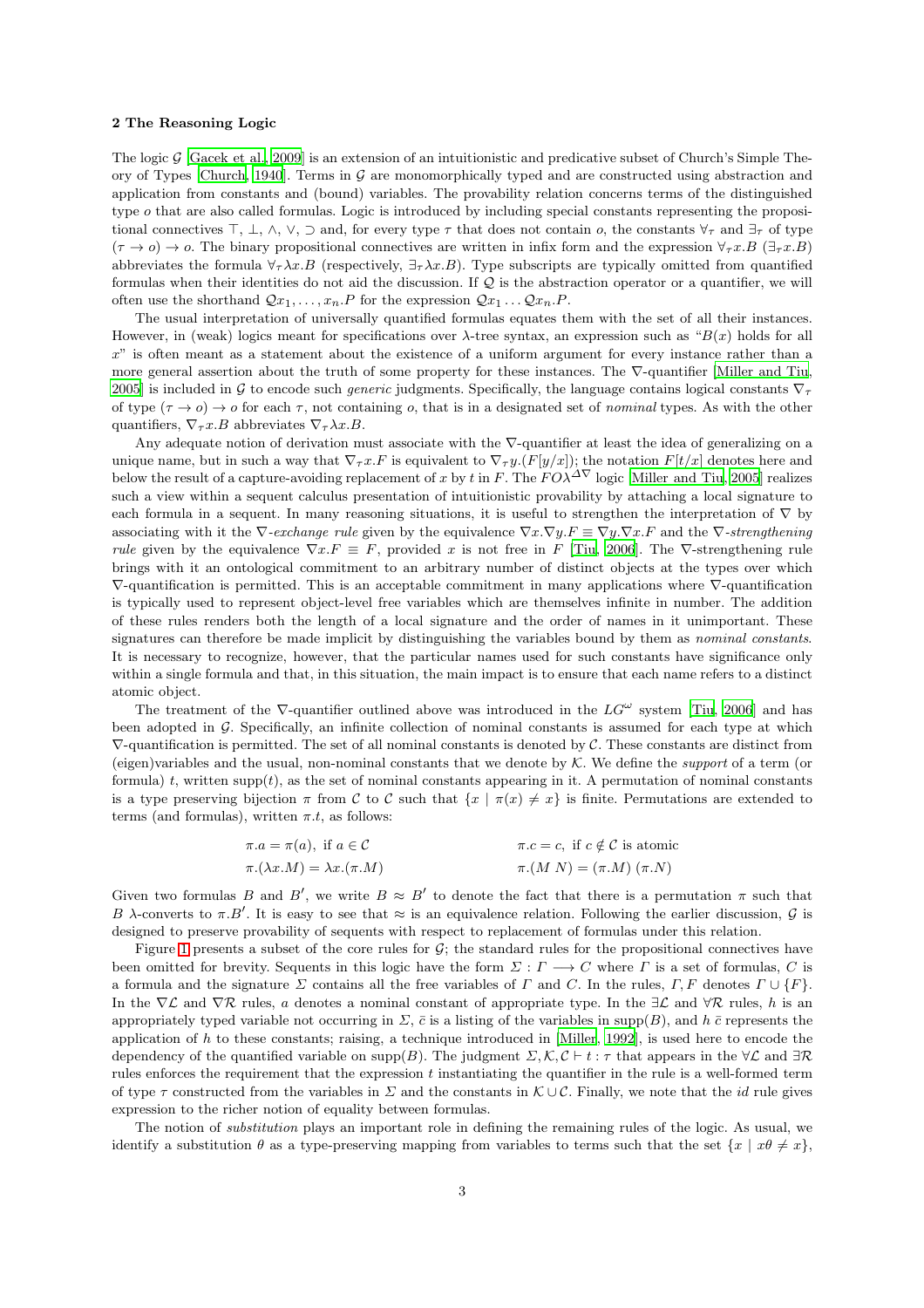$$
\frac{B \approx B'}{\Sigma : \Gamma, B \longrightarrow B'} \quad id \qquad \frac{\Sigma : \Gamma \longrightarrow B \quad \Sigma : B, \Delta \longrightarrow C}{\Sigma : \Gamma, \Delta \longrightarrow C} \quad cut
$$
  

$$
\frac{\Sigma, \mathcal{K}, \mathcal{C} \vdash t : \tau \quad \Sigma : \Gamma, B[t/x] \longrightarrow C}{\Sigma : \Gamma, \forall \tau x. B \longrightarrow C} \quad \forall \mathcal{L} \qquad \frac{\Sigma, h : \Gamma \longrightarrow B[h \quad \bar{c}/x]}{\Sigma : \Gamma \longrightarrow \forall x. B} \quad \forall \mathcal{R}, h \notin \Sigma
$$
  

$$
\frac{\Sigma, h : \Gamma, B[h \quad \bar{c}/x] \longrightarrow C}{\Sigma : \Gamma, \exists x. B \longrightarrow C} \exists \mathcal{L}, h \notin \Sigma \qquad \frac{\Sigma, \mathcal{K}, \mathcal{C} \vdash t : \tau \quad \Sigma : \Gamma \longrightarrow B[t/x]}{\Sigma : \Gamma \longrightarrow \exists \tau x. B} \quad \exists \mathcal{R}
$$
  

$$
\frac{\Sigma : \Gamma, B[a/x] \longrightarrow C}{\Sigma : \Gamma, \nabla x. B \longrightarrow C} \quad \nabla \mathcal{L}, a \notin \text{supp}(B) \qquad \frac{\Sigma : \Gamma \longrightarrow B[a/x]}{\Sigma : \Gamma \longrightarrow \nabla x. B} \quad \nabla \mathcal{R}, a \notin \text{supp}(B)
$$

<span id="page-3-0"></span>Fig. 1 The core rules of  $G$ : the introduction rules for the propositional connectives are not displayed.

the *domain* of  $\theta$ , is finite. We denote the mapping of a variable x in the domain of a substitution to the term t by  $t/x$ . The usual application of a substitution  $\theta = \{t_1/x_1, \ldots, t_n/x_n\}$  to a term t requires paying attention to the scope of binders. In the presence of the  $\lambda$ -conversion rules, such an application, that we write as  $t[\theta]$ , is given precisely by the term  $((\lambda x_1 \ldots \lambda x_n,t) t_1 \ldots t_n)$ . In G, we also have to pay attention to the fact that a substitution that is determined in the context of one formula may have to be applied to another formula; in this case, we must be careful not to confuse the scopes of nominal constants. Specifically, letting  $\pi$  be a permutation of nominal constants such that  $\pi.c$  does not appear in the range of  $\theta$  for any  $c \in \text{supp}(B)$ , the *nominal capture avoiding application* of the substitution  $\theta$  to the formula B is written as  $B[\theta]$  and is defined to be  $(\pi.B)[\theta]$ . This definition is ambiguous since many permutations can be chosen for  $\pi$  but the ambiguity is harmless since the result under all acceptable choices will be equivalent under ≈, the intended notion of equality for formulas.

The logic  $G$  supports the possibility of recursively defining atomic judgments. This allows specifications to be directly embedded in the logic. For example, list membership can be defined by the following two clauses for member:

$$
\forall x, \ell. \text{ member } x \ (x :: \ell) \triangleq \top
$$
\n
$$
\forall x, y, \ell. \text{ member } x \ (y :: \ell) \triangleq \text{member } x \ \ell
$$

The part of the clause to the left of  $\triangleq$  is called the *head* while the part to the right is called the *body*. The intuitive reading of a single clause is that if the body is true then the head is true. Moreover, the reading of the complete set of clauses for a given predicate, such as member, is that the predicate holds for some arguments just in the case that the predicate with these arguments matches the head of one of the clauses and the corresponding instance of the body of that clause is true.

As seen in the example above, the head of a clause can use patterns to characterize the structure of arguments. We also allow ∇-quantification to be used in the head to constrain the structure of terms relative to nominal constants. For instance, the clause  $(\nabla z \cdot \text{name } z) \triangleq \top$  defines a predicate name which holds only on nominal constants. When a clause has both  $\forall$  and  $\nabla$  quantification, the order of these quantifiers allows us to further restrict the structure of terms. For example, the clause  $\forall x.(\nabla z$ .fresh  $z \ x) \triangleq \top$  defines a predicate fresh which holds only when its first argument is a nominal constant which does not occur in its second argument. This idea is particularly useful in recursive definitions such as the following definition of cntx which recognizes well-formed typing contexts:

$$
\text{cntx nil} \triangleq \top \qquad \qquad \forall \alpha, \ell. (\nabla x. \text{cntx } (\langle x, \alpha \rangle :: \ell)) \triangleq \text{cntx } \ell
$$

These clauses say that cntx L holds if and only if L is a list of pairs of the form  $\langle x, \alpha \rangle$  in which x is a nominal constant that does not appear elsewhere in the list.

Formally, definitions consist of a finite set of clauses of the form  $\forall \bar{x}.(\nabla \bar{z}, p \bar{t}) \triangleq B$  where p  $\bar{t}$  and B are formulas, neither of which contain any nominal constants. Moreover, the free variables of  $\bar{t}$  must be among  $\bar{z}, \bar{x}$ and the free variables of B must be among  $\bar{x}$ . The logic  $\mathcal G$  is parameterized by the set of clauses, called  $\mathcal D$ , chosen for a particular reasoning task. Given a definitional clause  $\forall \bar{x}.(\nabla \bar{z} \cdot p \bar{t}) \triangleq B$  and a substitution  $\sigma$  such that the list  $\bar{z}\sigma$  contains only distinct nominal constants which do not appear in supp( $\bar{x}\sigma$ ) and such that the free variables of  $B[\sigma]$  are a subset of the free variables of  $(p \bar{t})[\sigma]$ , we say that  $(p \bar{t})[\sigma] \triangleq B[\sigma]$  is an *instance* of the original clause. Note that instances do not need to be ground and may contain other free variables. To treat definitions in our calculus, we add the rules  $\det \mathcal{L}$  and  $\det \mathcal{R}$  shown in Figure [2](#page-4-0) for unfolding predicates on the left and the right of sequents using their defining clauses. The expression  $\Sigma\theta$  in the def $\mathcal L$  rule, denoting the application of a substitution  $\theta = \{r_1/x_1, \ldots, r_n/x_n\}$  to the signature  $\Sigma$ , is defined to be the result of removing from  $\Sigma$  the variables  $\{x_1, \ldots, x_n\}$  and then adding every variable that is free in any term in  $\{r_1, \ldots, r_n\}$ . This rule also uses the nominal capture avoiding application of a substitution to a set of formulas that is defined in the obvious way:  $\Gamma[\![\theta]\!] = \{B[\![\theta]\!] \mid B \in \Gamma\}.$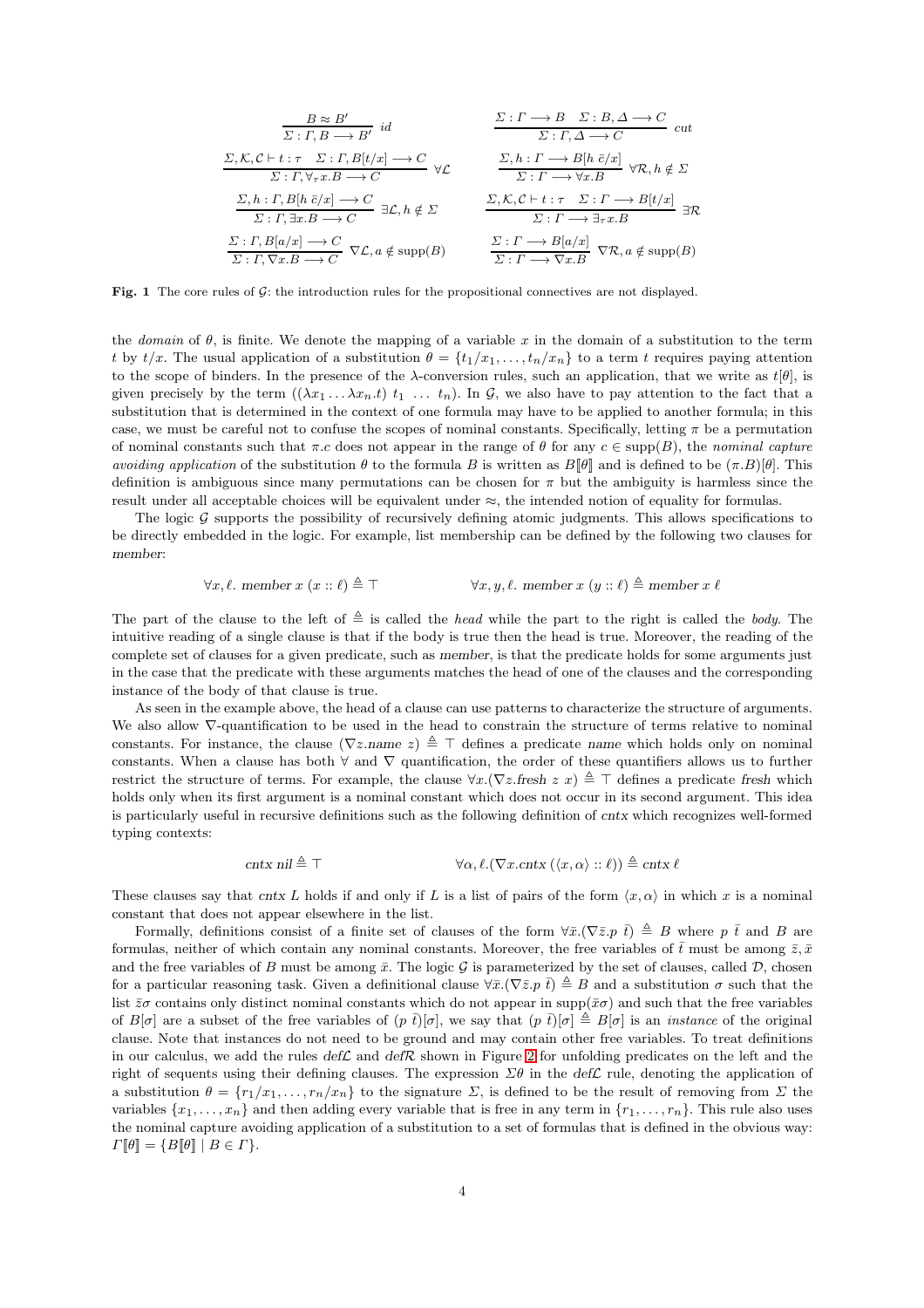$$
\frac{\Sigma:\Gamma\longrightarrow B}{\Sigma:\Gamma\longrightarrow p\ \overline{t}}\ \text{def}\mathcal{R},p\ \overline{t}\triangleq B\ \text{an instance from}\ \mathcal{D}
$$
\n
$$
\left\{\Sigma\theta:\Gamma[\![\theta]\!],B\longrightarrow C[\![\theta]\!]\mid\text{for all}\ \theta\ \text{and all instances}\ (p\ \overline{t})[\![\theta]\!]\triangleq B\ \text{from}\ \mathcal{D}\right\}
$$
\n
$$
\Sigma:\Gamma,p\ \overline{t}\longrightarrow C
$$
\n
$$
\text{def}\mathcal{L}
$$

<span id="page-4-0"></span>Fig. 2 Definition rules

In the  $def\mathcal{L}$  rule we consider all possible substitutions which allow an atomic formula to match the head of a clause in D. Note that these substitutions are intended to affect the eigenvariables  $\Sigma$ . For example, consider applying the  $\text{def}\mathcal{L}$  rule to the sequent

$$
\Sigma, x, \ell : \Gamma, \text{member } x \ell \longrightarrow C
$$

assuming the clauses shown earlier for member. Two of the upper sequents for such an application will be the following:

$$
\Sigma, x, \ell': \Gamma[\![x :: \ell'/\ell]\!], \top \longrightarrow C[\![x :: \ell'/\ell]\!]
$$

$$
\Sigma, x, y, \ell': \Gamma[\![y :: \ell'/\ell]\!], \text{member } x \ell' \longrightarrow C[\![y :: \ell'/\ell]\!]
$$

The first of these results from the eigenvariable  $\ell$  being replaced by  $x :: \ell'$  for some new eigenvariable  $\ell'$  and the second corresponds to  $\ell$  being replaced by  $y$  ::  $\ell'$  where y and  $\ell'$  are new eigenvariables. Note also that these are not the only upper sequents for the described rule: there will, in fact, be infinitely many other upper sequents, obtained by choosing more specific substitutions for the variables in  $\Sigma, x, \ell$ .

The  $\det$  rule may have no premises. This happens if there are no substitutions under which an atom in the left of a sequent matches the head of a clause in  $D$ , something that would be the case if, for example, member x nil appeared there. In this case, the rule provides an immediate proof of its conclusion. At the other extreme, there may be an infinite number of substitutions which yield relevant instances as we have just seen. Having an infinite set of premises is an obstacle to the effective application of the rule. However, the following fact about  $G$  helps overcome this difficulty in practice: the provability of  $\Sigma : \Gamma \longrightarrow C$  implies the provability of  $\Sigma \theta : \Gamma[\theta] \longrightarrow C[\theta]$ for any  $\theta$ . Thus, the set of premises to be considered can be limited if we can identify a set of most general upper sequents from which all other upper sequents can be derived by applying a nominal capture-avoiding substitution. Looking back at the example of  $\Sigma, x, \ell : \Gamma$ , member  $x \ell \longrightarrow C$ , the two upper sequents that we have presented explicitly constitute a most general set of upper sequents for the application of  $def\mathcal{L}$  in this case. In practice, such most general upper sequents are almost always computable and finite [\[Gacek et al.](#page-21-5), [2009](#page-21-5)]. We do not discuss these aspects which are important to implementations any further here, but we will use the general observations to limit consideration in particular examples to finite sets of most general upper sequents.

Identifying what constitutes a most general upper sequent for the  $\det \mathcal{L}$  rule may require some thought in the case of definitions with ∇-quantification in the head. Consider, for example, the derivation of the sequent  $x, y, z : \text{first } x y \longrightarrow q x y z \text{ using the def }\mathcal{L} \text{ rule, assuming that fresh is defined by } \forall y. (\nabla z \cdot \text{first } z y) \triangleq \top \text{ and } q$ is some predicate. The following two sequents in which  $a$  is a nominal constant would be upper sequents in this case:

$$
y, z: \top \longrightarrow q \text{ a } y \text{ z}
$$
\n
$$
y, z': \top \longrightarrow q \text{ a } y \text{ (z' a)}
$$

The second sequent here is strictly more general than the first: we can obtain the first from the second via the substitution  $\{(\lambda x. z)/z'\}$  while there is no nominal capture-avoiding substitution which yields the second from the first. In fact, the second sequent constitutes a complete set of most general upper sequents for the use of  $defL$ in this case. Intuitively, in order to obtain such a most general sequent, the eigenvariables in the lower sequent must be raised over the nominal constants introduced by the definition that is used in conjunction with the  $\text{def}\mathcal{L}$ rule. Notice also that the constraints expressed by the quantification in the head of a clause may necessitate the "pruning" of some of such raising substitutions. For example, while y may be replaced initially by  $y'$  a in the sequent  $x, y, z$ : fresh  $x, y \rightarrow q$   $\overline{x}$   $\overline{y}$   $\overline{z}$ , the need to match the resulting atom fresh  $x$  ( $y'$ a) with the instance fresh a y of the head of the clause under the proviso that y cannot depend on a will result in y' being substituted for by  $\lambda u.u.$ 

The meaning of the set of clauses for a predicate is given by any one of the possible fixed-points that can be associated with the clauses. While the def $\mathcal L$  and defR rules do not discriminate between the fixed points,  $\mathcal G$ allows for a refinement that selects the least or the greatest fixed point, based on an inductive or co-inductive reading of the clauses for a given predicate. More precisely an *inductive* clause is denoted by  $\frac{\mu}{\epsilon}$  in place of  $\frac{\Delta}{\epsilon}$ while a *co-inductive* clause is denoted by  $\frac{\nu}{\epsilon}$  in place of  $\triangleq$ . We require that the clauses for a given predicate be uniformly annotated to be inductive, co-inductive or neither. The  $\text{def}\mathcal{L}$  and  $\text{def}\mathcal{R}$  rules may be used with clauses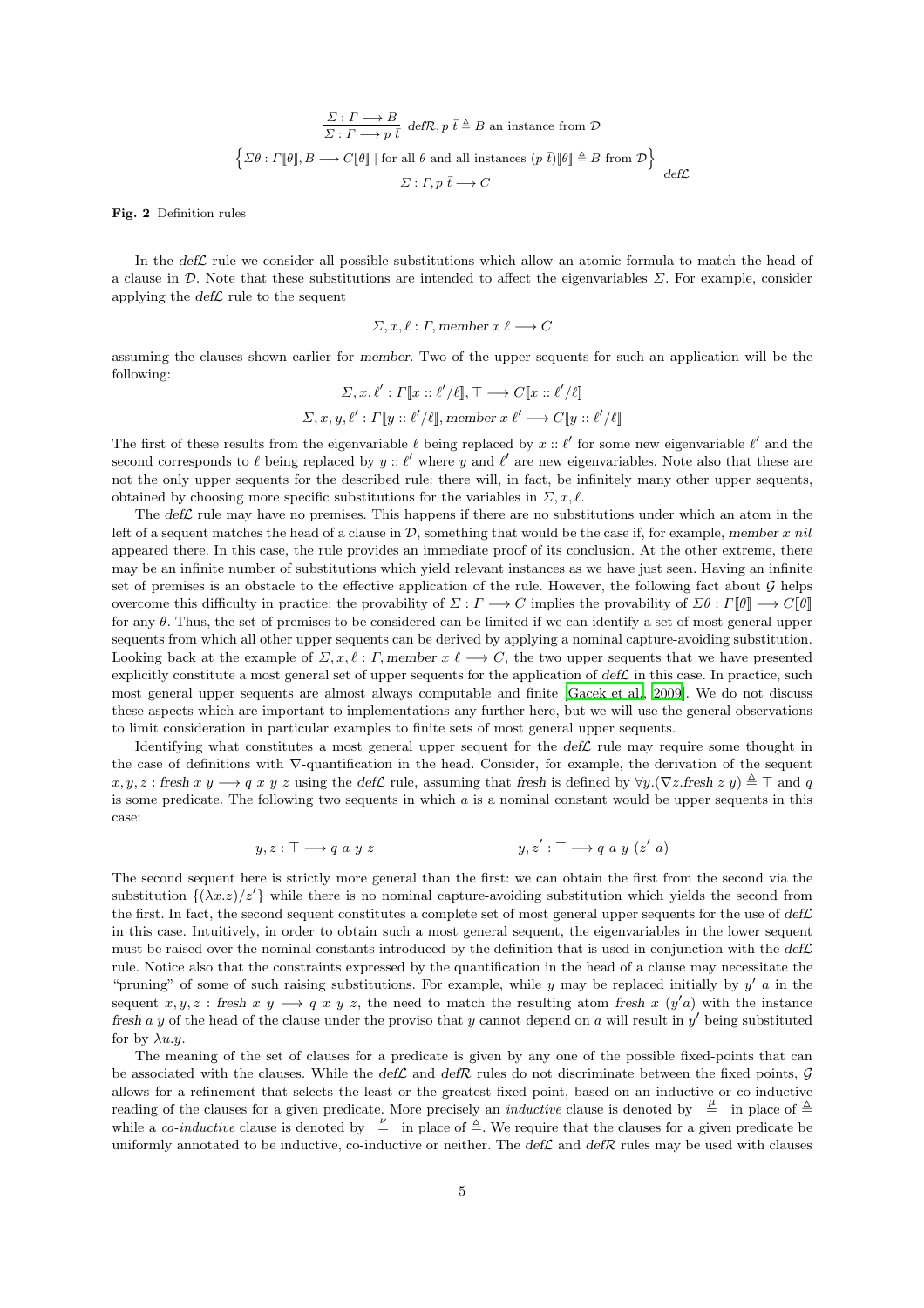$$
\frac{\{\bar{x}_i : B_i[S/p] \longrightarrow \nabla \bar{z}_i.S \ \bar{t}_i\} \quad \Sigma : \Gamma, S \ \bar{t} \longrightarrow C}{\Sigma : \Gamma, p \ \bar{t} \longrightarrow C} \ \mathcal{IL}
$$

provided p is defined by the clauses  $\{\forall \bar{x}_i. (\nabla \bar{z}_i \cdot p \bar{t}_i) \stackrel{\mu}{=} B_i\}$  and  $S$  is a term with no nominal constants and of the same type as p.

<span id="page-5-1"></span>Fig. 3 The induction rule

in any of these forms. Predicates that are inductively defined admit additionally the induction rule  $IL$  shown in Figure [3.](#page-5-1) In a proof search setting, the term corresponding to the schema variable  $S$  in this rule functions like the induction hypothesis and is accordingly called the invariant of the induction. Note that each clause results in an additional upper sequent for this rule which requires that clause to preserve the induction hypothesis. There is also a co-induction rule in the logic  $G$  though it does not have a natural presentation with the clause-based treatment of definitions used in this paper [\[Gacek et al.](#page-21-5), [2009](#page-21-5)].

The interpretation of definitions as fixed-points and the possibility of reading individual clauses inductively or co-inductively is sensible only if such clauses satisfy suitable stratification conditions. For example, a clause such as  $a \triangleq (a \supset \perp)$ , in which a predicate has a negative dependency on itself should be forbidden. In this paper, we shall rely on a simple method for ensuring stratification that is due to [Tiu and Momigliano \[2009\]](#page-22-6). This method uses the idea of associating with each predicate p a natural number, lvl(p), that is called its *level*. This measure is then extended to formulas as follows:  $\text{lvl}(\top) = \text{lvl}(\bot) = 0$ ;  $\text{lvl}(p \bar{t}) = \text{lvl}(p)$ ;  $\text{lvl}(B \wedge C) = \text{lvl}(B \vee C) =$  $\max(\text{lvl}(B), \text{lvl}(C); \text{lvl}(Qx.B) = \text{lvl}(B)$  where Q is  $\nabla, \forall$  or  $\exists$ ; and  $\text{lvl}(B \supset C) = \max(\text{lvl}(B) + 1, \text{lvl}(C))$ . In this context, we consider a definition to be stratified if we can assign levels to predicates in such a way that for any clause for p with body B in the definition it is the case that  $|V(B|\lambda \bar{y} \cdot T/p)| < |V(p)|$ . The logic G has been shown to be consistent under this constraint [\[Gacek et al.](#page-21-5), [2009](#page-21-5)].

## <span id="page-5-0"></span>3 The Two-level Logic Approach to Reasoning

The logic G has significant expressive power, being able to treat  $\lambda$ -tree syntax directly and to support inductive and co-inductive reasoning. As such, it can already be used for constructing specifications of computations and then for reasoning about them. However, we will not use it in this immediate fashion, choosing instead to embed a specification logic into it and then using the specification logic to encode the systems that we wish to formalize. The particular specification logic that we will use in this scheme is the intuitionistic theory of second-order hereditary Harrop formulas that we call  $hH^2$ . This logic provides a convenient vehicle for formulating structural, rule-based characterizations of a variety of properties such as evaluation and type assignment. Informally, one may think of  $hH^2$  as an extension of a simple Prolog-like logic with support for representing and manipulating  $\lambda$ -tree syntax [\[Miller](#page-21-8), [2000\]](#page-21-8). An especially useful feature of encodings in  $hH^2$  is that derivations that are constructed in  $hH^2$  based on such encodings end up reflecting the structure of computations in the object systems.<sup>[1](#page-5-2)</sup> The embedding of  $hH^2$  within G that we describe transparently reflects derivations in  $hH^2$  and hence gives us the ability to formalize a process of reasoning directly about computations. Moreover, by proving meta-theoretic properties of  $hH<sup>2</sup>$  within G, we obtain a collection of general logical principles that can be applied in arguments about computations in any of the encoded object systems.

This section elaborates the specific two-level logic approach outlined above. Section [3.1](#page-5-3) presents the logic  $hH<sup>2</sup>$  and Section [3.2](#page-6-0) describes an example specification in  $hH<sup>2</sup>$ . Finally, Section [3.3](#page-8-0) provides an embedding of  $hH^2$  into G and shows how some of the meta-theory of  $hH^2$  can be formalized through this embedding.

<span id="page-5-3"></span>3.1 The Specification Logic

Formulas in  $hH^2$  are of two kinds. The *goal formulas* are determined by the grammar

$$
G = \top | A | G \wedge G | A \supset G | \forall_{\tau} x. G,
$$

where A denotes atomic formulas whose arguments are monomorphically typed  $\lambda$ -terms and  $\tau$  ranges over types that do not themselves contain the type of formulas. *Definite clauses* are formulas of the form  $\forall x_1 \dots \forall x_n . (G_1 \supset$  $\cdots \supset G_m \supset A$ , where n and m may both be zero and where quantification is, again, over variables whose types do not contain that of formulas. This restricted set of formulas is "second-order" in that to the left of an

<span id="page-5-2"></span><sup>&</sup>lt;sup>1</sup> Since  $hH^2$  is a subset of the  $\lambda$ Prolog language [\[Nadathur and Miller, 1988](#page-21-3)], these specifications can also be compiled and executed, using an implementation of λProlog such as Teyjus [\[Nadathur and Mitchell](#page-22-7), [1999](#page-22-7), [Gacek et](#page-21-11) al., [2008](#page-21-11)].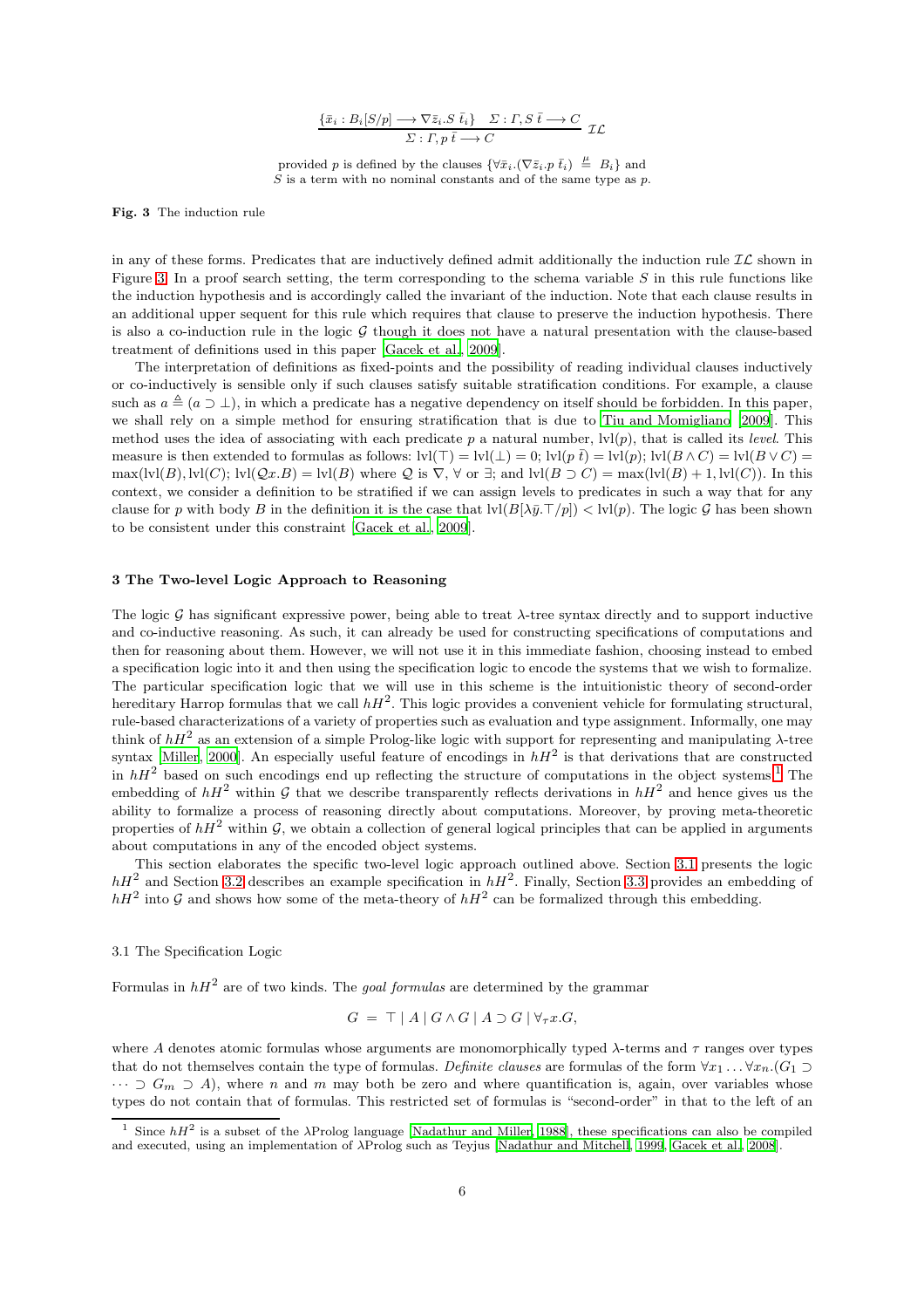$$
\frac{\Sigma : \Delta \vdash G_1 \quad \Sigma : \Delta \vdash G_2}{\Sigma : \Delta \vdash G_1 \land G_2} \text{ AND}
$$
\n
$$
\frac{\Sigma : \Delta, A \vdash G}{\Sigma : \Delta \vdash A \supset G} \text{ AUGMENT} \qquad \frac{\Sigma \cup \{c : \tau\} : \Delta \vdash G[c/x]}{\Sigma : \Delta \vdash \forall \tau x. G} \text{ GENERIC}
$$
\n
$$
\frac{\Sigma : \Delta \vdash G_1[\overline{t}/\overline{x}] \quad \cdots \quad \Sigma : \Delta \vdash G_n[\overline{t}/\overline{x}]}{\Sigma : \Delta \vdash A} \text{ BACKCHAIN}
$$
\nwhere  $\forall \overline{x}. (G_1 \supset \cdots \supset G_n \supset A') \in \Delta \text{ and } A'[\overline{t}/\overline{x}] = A$ 

<span id="page-6-1"></span>Fig. 4 Derivation rules for the  $hH^2$  logic

$$
\frac{x:a\in\Gamma}{\Gamma\vdash x:a} \quad \frac{\Gamma\vdash m:(a\rightarrow b)\quad \Gamma\vdash n:a}{\Gamma\vdash m:n:b} \quad \frac{\Gamma,x:a\vdash r:b}{\Gamma\vdash (\lambda x:a.r):(a\rightarrow b)}\ x\ \text{not}\ \text{in}\ \Gamma
$$

<span id="page-6-2"></span>Fig. 5 Rules for relating a  $\lambda$ -term to a simple type

$$
\forall m, n, a, b. (of m (arr a b) \supset of n a \supset of (app m n) b) \n\forall r, a, b. (\forall x. (of x a \supset of (r x) b) \supset of (lam a r) (arr a b))
$$

<span id="page-6-3"></span>Fig. 6 Second-order hereditary Harrop formulas  $(hH^2)$  encoding simply typing

implication in a definite formula one finds goal formulas and to the left of an implication in a goal formula, one finds only atomic formulas. These definite clauses, in fact, coincide with the second-order fragment of higher-order hereditary Harrop formulas [\[Miller et al.](#page-21-12), [1991](#page-21-12)].

Provability in  $hH^2$  is formalized by a sequent calculus proof system in which sequents are of the form  $\Sigma: \Delta \vdash G$ , where  $\Delta$  is a list of definite clauses, G is a goal formula, and  $\Sigma$  is a set of eigenvariables. The inference rules for  $hH^2$  are presented in Figure [4:](#page-6-1) an immediate consequence of the results in [\[Miller et al.](#page-21-12), [1991\]](#page-21-12) is that this proof system is complete for the intuitionistic theory of  $hH^2$ . The GENERIC rule introduces an eigenvariable when read in a proof search direction, and there is an associated freshness side-condition: c must not already be in  $\Sigma$ . In the BACKCHAIN rule, for each term  $t_i \in \overline{t}$  we enforce the type constraint that  $\Sigma \vdash t_i : \tau_i$  holds where  $\tau_i$ is the type of the quantified variable  $x_i$ . An important property to note about these rules is that if we use them to search for a proof of the sequent  $\Sigma : \Delta \vdash G$ , then all the intermediate sequents that we will encounter will have the form  $\overline{\Sigma}' : \Delta, \mathcal{L} \vdash G'$  for some  $\overline{\Sigma}'$  with  $\overline{\Sigma} \subseteq \overline{\Sigma}'$ , some goal formula  $G'$ , and some list of atomic formulas L. Thus the initial context ∆ is *global*: changes occur only in the list of atoms on the left and the goal formula on the right. In presenting sequents, we will elide the signature when it is inessential to the discussion.

# <span id="page-6-0"></span>3.2 An Example

We briefly illustrate the ease with which type assignment for the simply typed  $\lambda$ -calculus can be encoded in  $hH<sup>2</sup>$ . There are two classes of objects in this domain: types and terms. For types we will consider a single base type called i and the arrow constructor for forming function types. Terms can be variables  $x$ , applications  $(m n)$  where m and n are terms, and typed abstractions  $(\lambda x : a.r)$  where r is a term and a is the type of x. The standard rules for assigning types to terms are given in Figure [5.](#page-6-2) Object-level simple types and untyped λ-terms can be encoded in a simply typed (meta-level) λ-calculus as follows. We assume the types ty and tm for representing object-level simple types and untyped λ-terms. The simple types are built from the two constructors i : ty and arr : ty  $\rightarrow$  ty  $\rightarrow$  ty and terms are built using the two constructors app : tm  $\rightarrow$  tm  $\rightarrow$  tm and  $lam : ty \rightarrow (tm \rightarrow tm) \rightarrow tm$ . Here, the constructor lam takes two arguments: one for the type of the variable being abstracted and the other for the actual abstraction. Note, in particular, that the bound variable in an object-level abstraction will be encoded by an explicit, specification logic abstraction: thus, the object-level term  $(\lambda f : i \to i.(\lambda x : i.((f x)))$  will be represented by the specification logic term lam (arr i)  $(\lambda f \cdot \text{lam } i.(\lambda x.\text{app } f x))$ .

Given this encoding of the untyped λ-calculus and simple types, the inference rules of Figure [5](#page-6-2) can be specified by the  $hH^2$  definite clauses in Figure [6](#page-6-3) involving the binary predicate of. Note that this specification in  $hH^2$ does not maintain an explicit context for typing assumptions but uses hypothetical judgments instead. Also, the explicit side-condition in the rule for typing abstractions is not needed since it is captured by the freshness side-condition of the GENERIC rule in  $hH^2$ .

The properties that we prove in  $\mathcal G$  will eventually be about specification logic judgments. To reflect such properties into related properties about the object system, we will establish two results about our encodings: that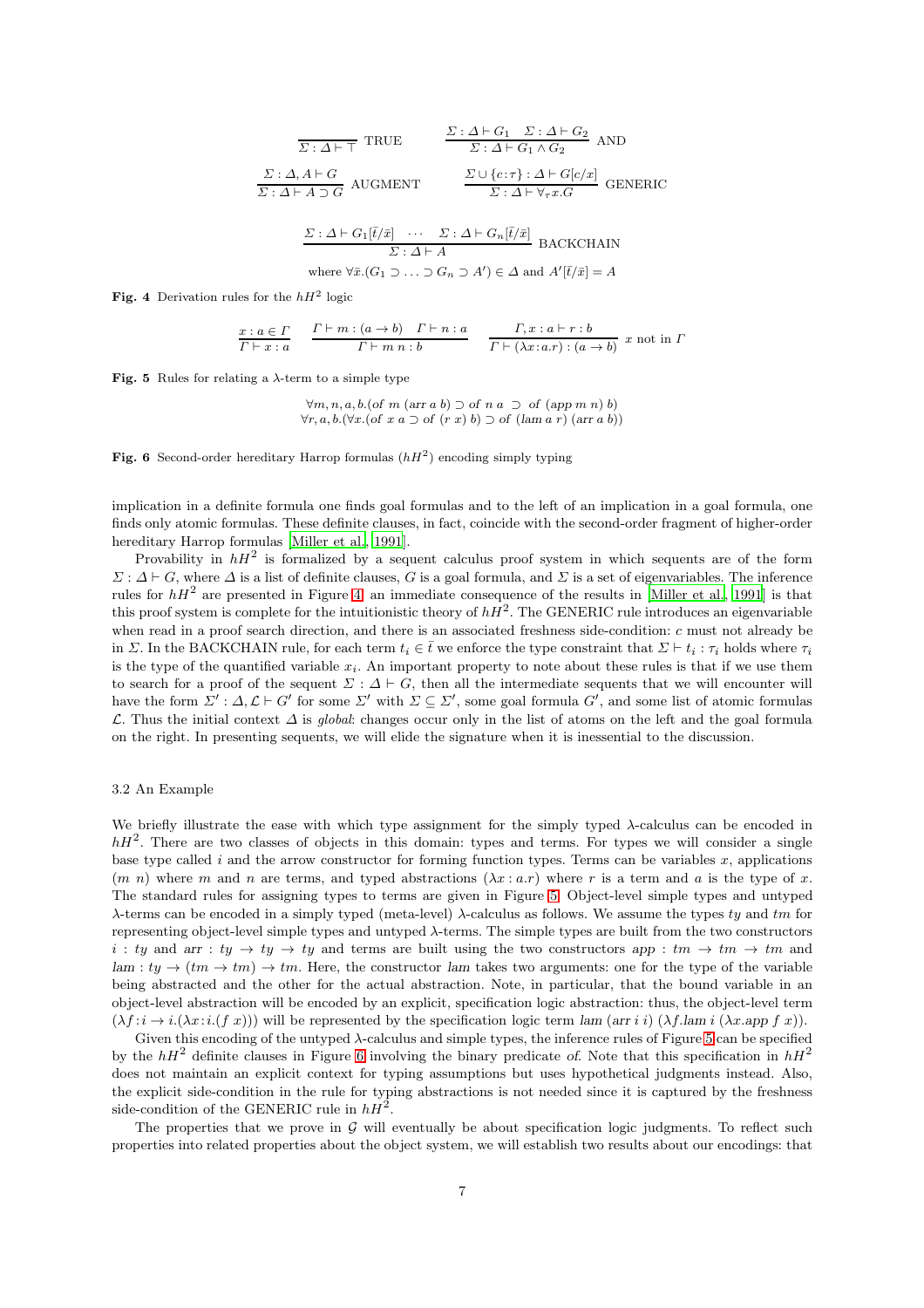there exists a bijection,  $\phi$ , between expressions of the object system and their specification logic representations and that this bijection preserves the judgments of interest. These properties constitute what is referred to as the *adequacy* of an encoding. We illustrate below the structure of adequacy arguments in the context of our encoding of the simply typed  $\lambda$ -calculus.

We start by defining the mapping  $\phi$  from object-level simple types to  $hH^2$  terms of type tp and from objectlevel untyped  $\lambda$ -terms to  $hH^2$  terms of type  $tm$ .

$$
\phi(i) = i \qquad \phi(a \to b) = \text{arr } \phi(a) \; \phi(b)
$$

$$
\phi(x) = x \qquad \phi(m \; n) = \text{app } \phi(m) \; \phi(n) \qquad \phi(\lambda x : a.r) = \text{lam } \phi(a) \; (\lambda x . \phi(r))
$$

In the first case for the mapping of terms,  $x$  is used to denote both an object-level and a corresponding specification logic variable. Note that under this mapping bound object-level variables will correspond to variables bound by λ's in the specification logic, and object-level free variables will correspond (eventually) to eigenvariables in the specification logic. The mapping  $\phi$  is bijective so long as we only allow eigenvariables at type tm. In later arguments, we will need the fact that bound variables in both the object system and the specification logic can be renamed so that, for example, rules with freshness side-conditions can be correctly applied. It is important that such object-level and specification logic renamings are carried out in a consistent fashion. A more general form of this property is that  $\phi$  is compositional with respect to substitution which can be stated as follows:

$$
\phi(r[x := n]) = \phi(r)[\phi(n)/x]
$$

Notice that we have used object-level substitution on the left and specification logic substitution on the right. This equality can be proved by induction on the structure of  $r$ .

We now want to define a mapping from object-level derivations of typing judgments to derivations in  $hH^2$  of sequents of the form  $\Delta, \mathcal{L} \vdash$  of e t where  $\Delta$  is a list of the clauses from Figure [6](#page-6-3) and  $\mathcal{L}$  is a list of atomic formulas of the form of  $x_1 a_1, \ldots,$  of  $x_k a_k$  where each  $x_i$  is a unique eigenvariable. Towards this end, we first define the following bijection between a list of typing assumptions  $\Gamma$  from the simply typed  $\lambda$ -calculus and a list of atomic formulas of the form described for L.

$$
\phi(x_1: a_1, \ldots, x_k: a_k) = \text{of } x_1 \ \phi(a_1), \ldots, \text{of } x_k \ \phi(a_k)
$$

Using this, we can define the mapping for the (atomic) typing derivation for variables as follows:

$$
\phi\left(\frac{\ }{ \Gamma\vdash x_i:a_i}\right)=\frac{\ }{ \Delta,\phi(\Gamma)\vdash \text{of }x_i\;\phi(a_i)}
$$

If the object system typing derivation to which  $\phi$  is applied is correct, then it must be that  $x_i : a_i \in \Gamma$ . Thus the right-hand side is an instance of the BACKCHAIN rule on the clause of  $x_i \phi(a_i)$  which is in  $\phi(\Gamma)$ .

Derivations in the object system that have the typing rule for applications at the end are mapped in the expected way:

$$
\phi\left(\begin{array}{c}\n\vdots & \vdots \\
\frac{\Gamma+m:a\to b\quad \Gamma\vdash n:a}{\Gamma\vdash m n:b}\n\end{array}\right) = \frac{\phi\left(\begin{array}{c}\n\vdots \\
\Gamma\vdash m:a\to b\n\end{array}\right)\phi\left(\begin{array}{c}\n\vdots \\
\Gamma\vdash n:a\n\end{array}\right)}{\Delta,\phi(\Gamma)\vdash \text{of }\phi(m n)\phi(b)}
$$
\n
$$
= \frac{\Delta,\phi(\Gamma)\vdash \text{of }\phi(m)\text{ (arr }\phi(a)\phi(b))\quad \Delta,\phi(\Gamma)\vdash \text{of }\phi(n)\phi(a)}{\Delta,\phi(\Gamma)\vdash \text{of }(\text{app }\phi(m)\phi(n))\phi(b)}
$$

This is clearly a well-formed instance of the BACKCHAIN rule using the clause for typing applications in  $\Delta$ .

In mapping derivations in the object system that have the rule for typing abstractions at the end, we need to be mindful of the variable naming restriction and how this is realized in the specification logic. Suppose we want to define the following mapping:

$$
\phi\left(\begin{array}{c}\n\vdots \\
\Gamma, x : a \vdash r : b \\
\Gamma \vdash (\lambda x : a.r) : a \rightarrow b\n\end{array}\right)
$$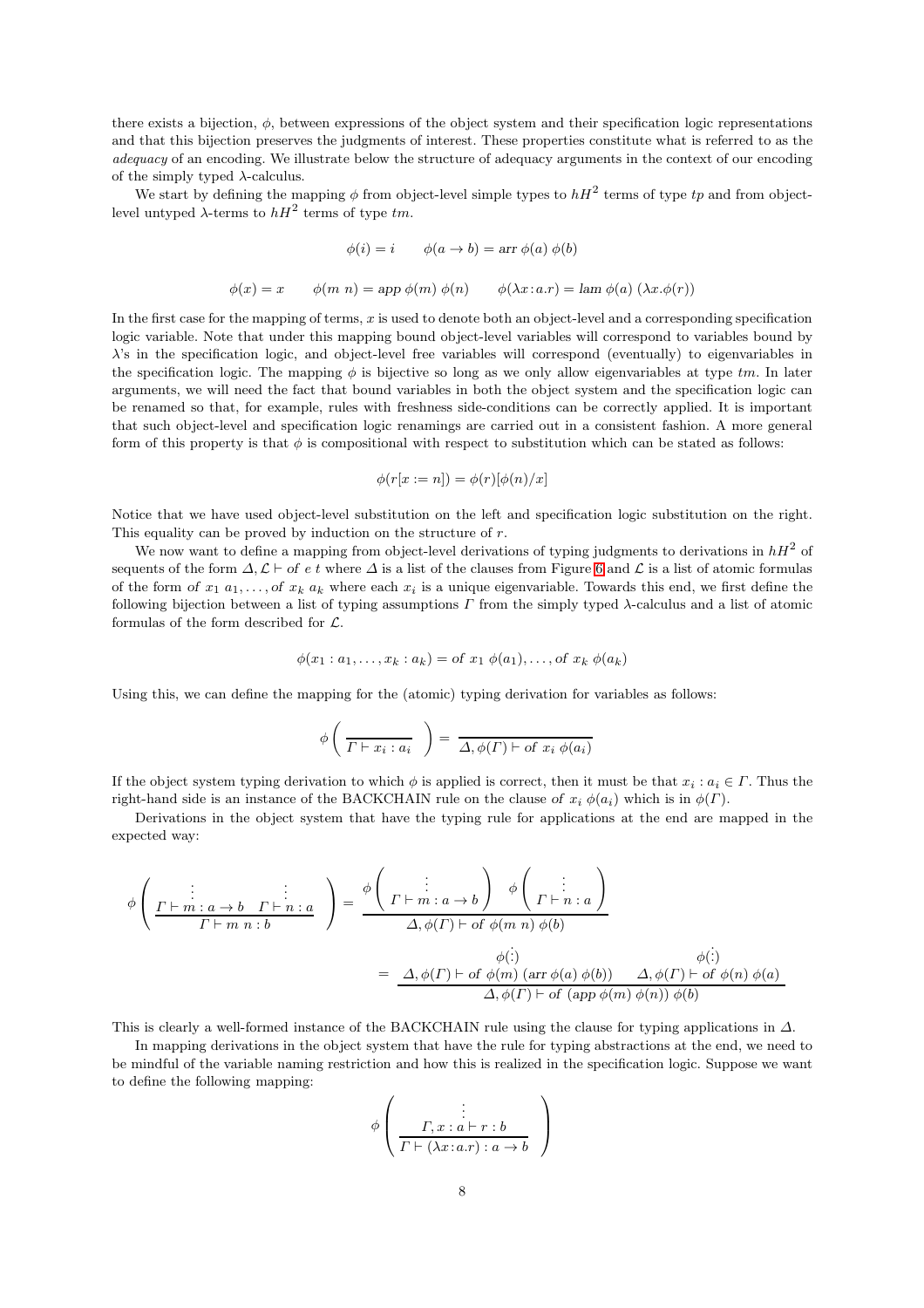$seq_{(s\ N)}$   $L \top \stackrel{\mu}{=}$  $\frac{\mu}{\equiv}$  ⊤ nat z  $\frac{\mu}{\equiv}$  ⊤  $\text{seq}_{(s\ N)}$  L  $(B \wedge C) \stackrel{\mu}{=} \text{seq}_N$  L  $B \wedge \text{seq}_N$  L  $C$  nat  $(s\ N)$  $\stackrel{\mu}{=}$  nat N  $seq_{(s\ N)} L (A \supset B) \stackrel{\mu}{=} seq_N (A :: L) B$  $seq_{(s\ N)} L (\forall B) \stackrel{\mu}{=} \nabla x . seq_N L (B x)$  member  $B (B :: L)$  $\frac{\mu}{\equiv}$  ⊤  $seq_{(s\ N)} L \langle A \rangle \stackrel{\mu}{=}$  $\stackrel{\mu}{=}$  member A L member B (C :: L)  $\stackrel{\mu}{=}$  member B L  $seq_{(s\ N)} L \langle A \rangle \stackrel{\mu}{=} \exists b. prog\ A\ b \wedge seq_N\ L\ b$ 

<span id="page-8-1"></span>Fig. 7 Second-order hereditary Harrop logic in  $\mathcal G$ 

Here we assume that x does not appear in  $\Gamma$  so that the naming restriction is satisfied. We map this to the following specification logic derivation:

$$
\phi(:)
$$
\n
$$
\Delta, \phi(\Gamma), \text{ of } x \phi(a) \vdash \text{ of } \phi(r) \phi(b)
$$
\n
$$
\Delta, \phi(\Gamma) \vdash \text{ of } x \phi(a) \supset \text{ of } \phi(r) \phi(b)
$$
\n
$$
\Delta, \phi(\Gamma) \vdash \forall x. (\text{ of } x \phi(a) \supset \text{ of } ((\lambda x. \phi(r)) x) \phi(b))
$$
\n
$$
\Delta, \phi(\Gamma) \vdash \text{ of } (\text{lam } \phi(a) (\lambda x. \phi(r))) \text{ (arr } \phi(a) \phi(b))
$$
\n
$$
\text{BACKCHAIN}
$$

In the GENERIC rule we overload notation to let  $x$  be the eigenvariable we select. Since it does not appear in  $Γ$  it will not appear in  $φ(Γ)$ , and thus the freshness side-condition on the GENERIC rule is satisfied. In fact, the naming restriction in the object logic matches up with the freshness side-condition in the specification logic exactly as needed.

The inverse of the  $\phi$  mapping for typing judgments can be defined in the expected way, and it can be seen from this that  $\phi$  is a bijection. Therefore our encoding of the typing relation is adequate.

# <span id="page-8-0"></span>3.3 Encoding Specification Logic Provability in G

The definitional clauses in Figure [7](#page-8-1) encode  $hH^2$  provability in G; this encoding is based on ideas from [\[McDowell and Miller](#page-21-6), [2002](#page-21-6)]. Formulas in  $hH^2$  are represented in this setting by terms of type form and we reuse the symbols  $\wedge$ ,  $\vee$ ,  $\supset$ , ⊤, and  $\forall$  for constants involving this type in  $\mathcal{G}$ ; we assume that the context will make clear which reading of these symbols is meant. The constructor  $\langle \cdot \rangle$  is used to inject atomic formulas in  $hH^2$  into specially marked expressions of type form in G. As we have seen earlier, provability in  $hH^2$  is about deriving sequents of the form  $\Delta, \mathcal{L} \vdash G$ , where  $\Delta$  is a fixed list of definite clauses and  $\mathcal L$  is a varying list of atomic formulas. Our encoding uses the  $\mathcal G$ predicate prog to represent the definite clauses in  $\Delta$ . In particular, the definite clause  $\forall \bar{x}$ .  $[G_1 \supset \cdots \supset G_n \supset A]$  is encoded as the clause  $\forall \bar{x}.\text{prog A } (G_1 \wedge \cdots \wedge G_n) \triangleq \top$  and particular specifications written in  $hH^2$  will be reflected into G through corresponding collections of prog clauses. Sequents in  $hH^2$  are represented in G by means of atomic formulas of the form  $seq_N L G$  where L is a list encoding the atomic formulas in L and where G encodes the goal formula. The provability of such sequents in  $hH^2$ , given by the rules in Figure [4,](#page-6-1) leads to the clauses that define seq in Figure [7.](#page-8-1) The argument N that is written as a subscript in the expression seq<sub>N</sub> L G encodes (roughly) the height of the corresponding  $hH^2$  derivation and is needed in formalizing proofs by induction on these heights. This argument has type nt that is endowed with two constructors: z of type nt and s of type nt  $\rightarrow$  nt.

A few remarks are appropriate pertaining to the encoding of  $hH^2$  provability. First, note that proofs of universally quantified goal formulas in  $hH^2$  are generic in nature. Thus, a natural way to encode the proof rule for the (specification-logic) universal quantifier is to use the ∇-quantifier, as is done in the clause defining seq for this case. Second, observe that in proving an implication, the atomic assumption is added, as would be expected, to the list that is the second argument of seq. Third, the last clause for seq can be seen to implement backchaining over a given  $hH^2$  specification, stored as prog clauses. The matching of atomic judgments to heads of clauses is handled by the treatment of definitions in the logic  $G$ ; thus the last rule for seq simply performs this matching and makes a recursive call on the corresponding clause body. Finally, observe that the way the natural number (subscript) arguments are used in the seq clauses ensures a correct encoding of the fact that the premise sequents of a rule in  $hH^2$  must be shorter than the derivation of the conclusion sequent.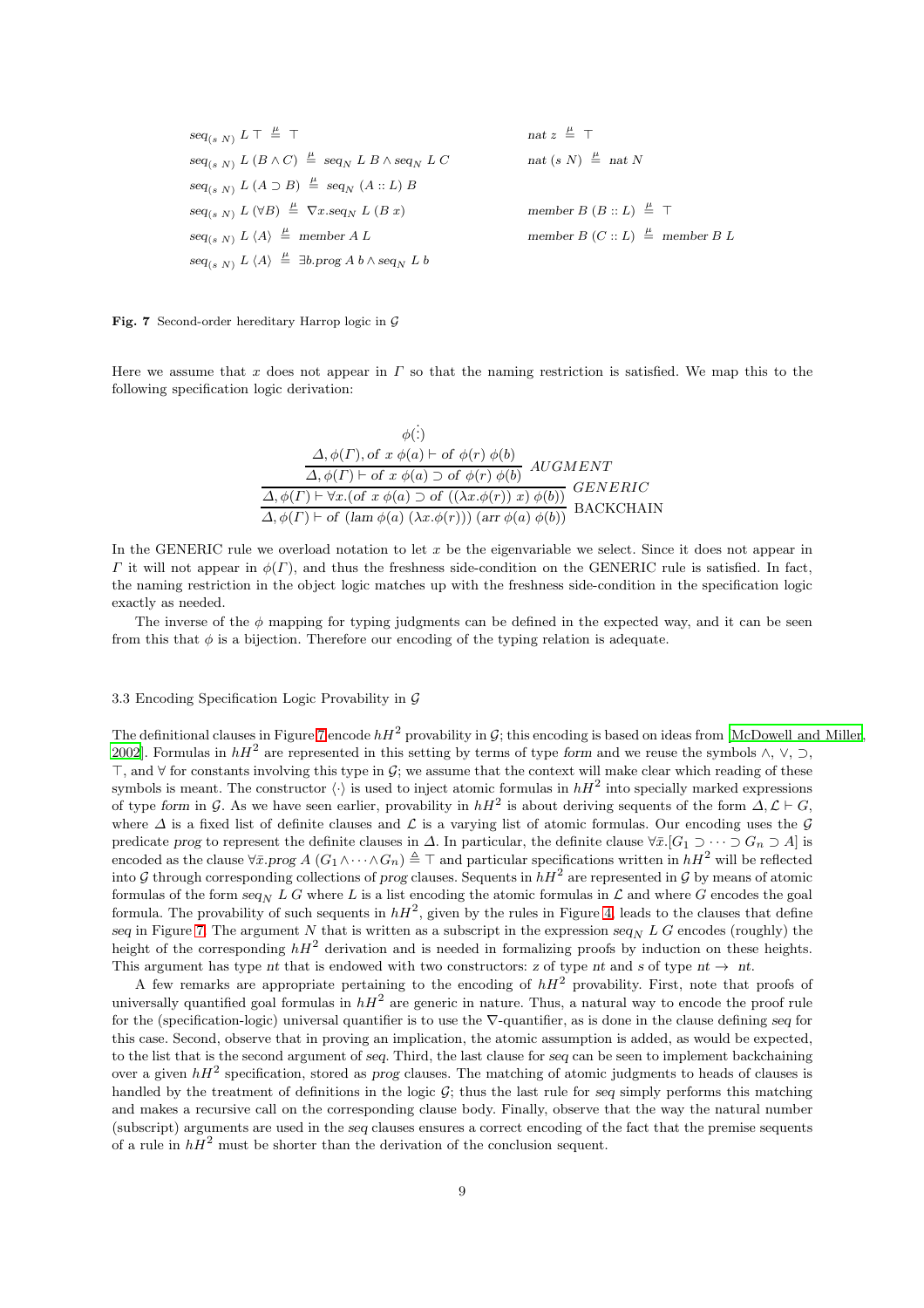With this kind of an encoding, we can now formulate and prove in  $G$  statements about what is or is not provable in  $hH^2$ . Induction over the heights of derivations may be needed in such arguments and this can be realized via natural number induction on N in  $seq_N L P$ , realized using induction over the clauses in Figure [7](#page-8-1) defining the nat predicate. Notice also that the  $def\mathcal{L}$  rule encodes case analysis in the derivation of an atomic goal, leading eventually to a consideration of the different ways in which an atomic judgment may have been inferred in the specification logic.

# *3.3.1 Formalizing Properties of the Specification Logic*

Since we have encoded the entire derivability relation of  $hH^2$ , we can prove general properties about it in  $\mathcal G$  and then use these in reasoning about particular specifications. For example, the following formula, which is provable in G, states that the judgment  $seq_n \ell g$  is not affected by permuting, contracting, or weakening the context  $\ell$ .

$$
\forall n, \ell_1, \ell_2, g. (\text{seq}_n \ell_1 g) \land (\forall e.\text{member } e \ell_1 \supset \text{member } e \ell_2) \supset (\text{seq}_n \ell_2 g)
$$

This property can be applied to any specification judgment that uses hypothetical assumptions. Using it with the encoding of typing judgments for the simply typed λ-calculus, for example, we easily obtain that permuting, contracting, or weakening the typing context of a typing judgment does not invalidate that judgment.

Two additional properties of our specification logic which are useful and provable in G are called the *instantiation* and *cut* properties. The instantiation property recovers the notion of universal quantification from our representation of the specification logic  $\forall$  using  $\nabla$ . The exact property is

$$
\forall n, \ell, g. \nabla x. (seq_n (\ell x) (g x)) \supset \forall t. (seq_n (\ell t) (g t)).
$$

Stated another way, although ∇-quantification cannot be replaced by ∀-quantification in general, it can be replaced in this way when dealing with specification judgments. The cut property allows us to remove hypothetical judgments using a proof of such judgments. This property is stated as the formula

$$
\forall n, m, \ell, a, g. (nat n \wedge seq_n \ell \langle a \rangle) \wedge (nat m \wedge seq_m (a :: \ell) g) \supset \exists p. (nat p \wedge seq_p \ell g),
$$

which can be proved in G. To demonstrate the usefulness of the instantiation and cut properties, we observe that using these together with our encoding of typing for the simply typed  $\lambda$ -calculus leads to an easy proof of the type substitution property, *i.e.*, if  $\Gamma$ ,  $x : a \vdash m : b$  and  $\Gamma \vdash n : a$  then  $\Gamma \vdash m[x := n] : b$ .

## *3.3.2 Adequacy of the Encoding of the Specification Logic*

We are eventually interested in lifting the results we prove about encodings to related results about the original object systems. In the two-level logic approach, adequacy proofs of this kind can be factored through an adequacy result for the encoding of the specification logic; in the present context, this corresponds to the adequacy of the encoding of  $hH^2$  in  $G$  via the definition of seq and prog. One benefit of the two-level logic approach is that adequacy of the encoding of the specification logic needs to be established only once for all applications, provided this is properly parameterized by the embedding of specifications themselves via the prog clauses. Thus, the important statement of adequacy for the combination of  $hH^2$  and  $\mathcal G$  is the following:

Theorem 1 *Let* ∆ *be a list of closed definite clauses,* L *a list of atoms,* G *a goal formula, and* Σ *a set of eigenvariables containing at least the free variables of* ∆*,* L*, and* G*. Suppose that all non-logical specification logic constants and types are represented by equivalent constants and types in*  $\mathcal G$  *and let*  $\psi$  *denote the obvious mapping between formulas in* hH<sup>2</sup> *and terms in* G*. Suppose also that specification logic* ∀*-quantification (eigenvariables)* and reasoning logic  $\nabla$ -quantification (nominal constants) are allowed only at inhabited types. Then  $\Sigma : \Delta, \mathcal{L} \vdash G$ *has a derivation in*  $hH^2$  *if and only if*  $\exists n$ .nat  $n \wedge seq_n \psi(\mathcal{L}) \psi(G)$  *is provable in* G *with the clauses for* nat, member*, and* seq *as stated before and the clauses for* prog *as given by the prescribed encoding of* ∆*.*

The proof of this theorem is straightforward and its details are available in [\[Gacek](#page-21-13), [2009b](#page-21-13)]. The only interesting point is the relevance of the condition that specification logic ∀-quantification and reasoning logic ∇-quantification are allowed only at inhabited types. This condition is needed because we have chosen to use a shallow encoding of the typing judgment of the specification logic. That is, rather than encoding an explicit typing judgment for specification logic terms, we have relied on the typing judgment of  $G$  to enforce the well-formedness of terms. Due to the lack of restrictions on the occurrences of nominal constants, the typing judgment in  $\mathcal G$  is more permissive than the specification logic typing judgment. However, as the statement of the theorem indicates, this difference only manifests itself at uninhabited types. For inhabited types, the instantiation property of  $hH^2$  can be used to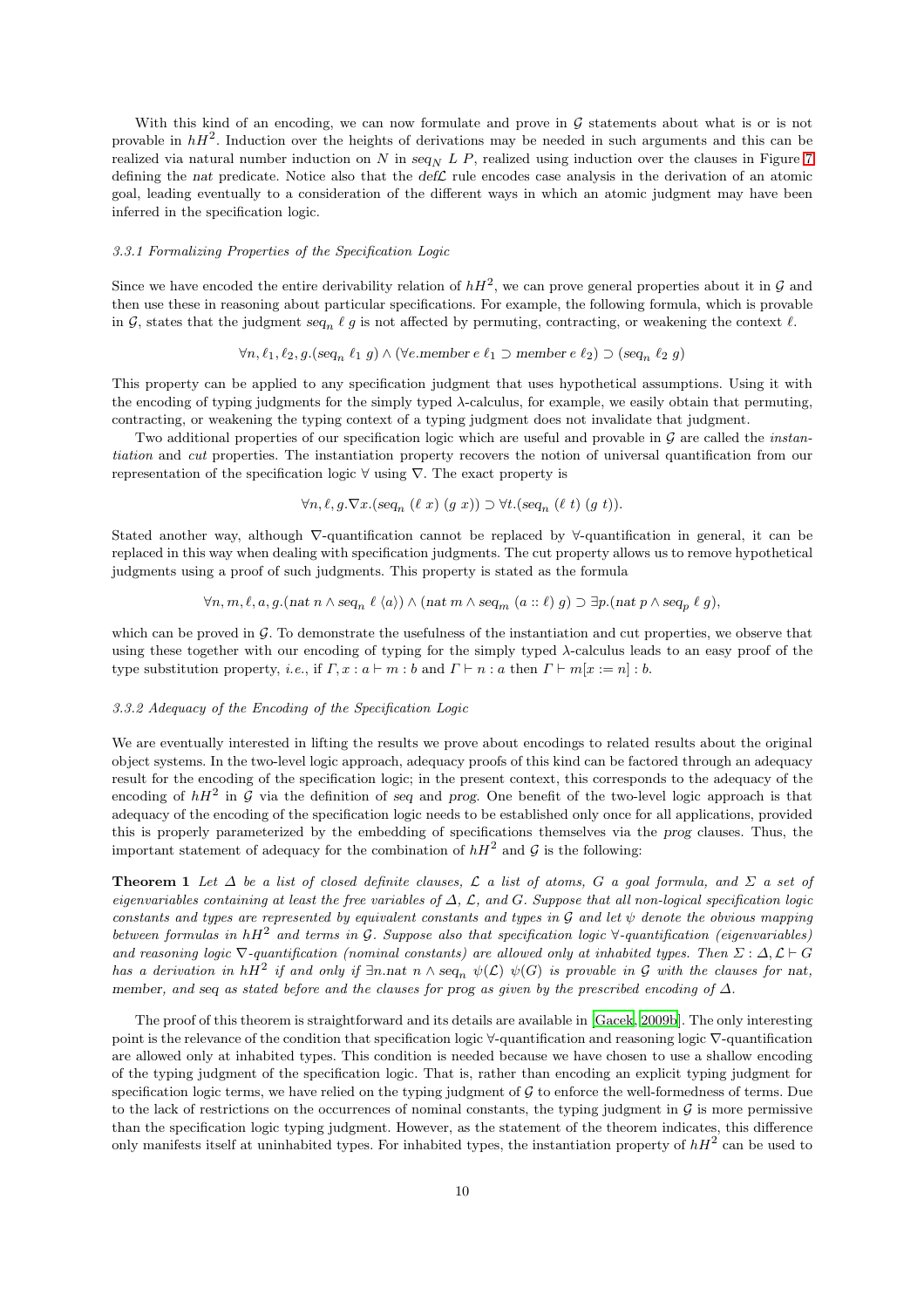remove any "stray" nominal constants. A deeper encoding involving an explicit typing judgment would avoid this condition, but would also impose additional costs in terms of reasoning both about and through the encoding. In our experience, the shallow encoding has turned out to provide a good balance in practice.

The theorem above restricts the definitions of the predicates nat, member, seq, and prog, but makes no explicit reference to other predicates. Indeed, the definitions of other predicates have no affect on the adequacy of the encoding of the specification logic. Additionally,  $\mathcal G$  may make use of additional constants and types which are unconnected to the constants and types used to represent the specification logic without affecting the adequacy of the encoding.

#### <span id="page-10-0"></span>4 The Architecture of Abella

Abella is an interactive theorem prover for the logic  $G$  which incorporates the two-level logic approach to reasoning [\[Gacek](#page-21-14), [2008,](#page-21-14) [2009a](#page-21-15)]. In this section we briefly describe the architecture of Abella. In particular, we illustrate how G and the two-level logic approach are presented to the user within this system and we introduce terminology and notation that are useful in the example applications that we consider in the next section.

# 4.1 Proof Construction, Tactics, and (Co)Induction

The high-level structure of Abella is similar to that of most other tactics-based theorem provers. At any time, the state of the prover is represented by a collection of subgoals, all of which need to be solved for the overall proof to succeed. The user applies a tactic to a subgoal in order to make progress towards a completed proof. If we think of a completed proof as a derivation for a sequent in  $G$ , then the subgoals correspond to sequents whose derivations will complete the proof being sought. A tactic corresponds in this setting to a scheme for using the rules of G to produce new subgoals whose derivations can, in turn, be used to produce a derivation of the subgoal under consideration.

The tactics in Abella are designed to model natural proof steps. Some tactics serve to collect related proof rules under a single name. For example, Abella has a "case analysis" tactic which uses a rule such as ∨L, ∧L,  $\perp \mathcal{L}$ , def $\mathcal{L}$ ,  $\exists \mathcal{L}$ , or  $\nabla \mathcal{L}$ , depending on the structure of the formula to which it is applied. Other tactics combine the use of many rules in tandem. For example, Abella has an "apply" tactic which takes a lemma or hypothesis of the form  $\forall \bar{x}. H_1 \supset \ldots \supset H_n \supset C$  and hypotheses  $H'_1, \ldots, H'_n$  and tries to find terms  $\bar{t}$  such that for each  $i \in \{1,\ldots,n\}$  it is the case that  $H'_i \longrightarrow H_i[\overline{t}/\overline{x}]$  can be provided a proof using only the *id* rule. If successful, the tactic adds a new hypothesis  $C[\bar{t}/\bar{x}].$ 

Abella has treatments for induction and co-induction which simplify much of the work involved in formulating invariants and co-invariants. We will focus on the treatment of induction here: further details of the approach to induction and co-induction in Abella are available in [\[Gacek, 2009b](#page-21-13)]. Suppose we have the sequent

$$
\Sigma: p \bar{t}, H_1, \ldots, H_n \longrightarrow C,
$$

where p is inductively defined. The induction tactic can be applied to this sequent by designating  $p \bar{t}$  as the the *induction formula*. The application of the tactic is based on the additional formula

$$
\forall \Sigma . (p \bar{t})^* \supset H_1 \supset \ldots \supset H_n \supset C,
$$

in which  $\forall \Sigma$  denotes a list of universal quantifiers, one for each variable in  $\Sigma$ . This formula, which we call the *induction hypothesis* and denote by IH, has an occurrence in it of the induction formula that is annotated with ∗ . The formula annotated in this way in the induction hypothesis can only be matched by another formula that has the same annotation. The induction tactic now transforms the original sequent into

$$
\Sigma: I\!H, (p\,\bar{t})^{\circledcirc}, H_1, \ldots, H_n \longrightarrow C.
$$

The atomic formula p  $\bar{t}$  that has the annotation  $^{\circledR}$  here is treated as if the annotation is not present, with the exception that when it is unfolded using a  $def\mathcal{L}$  rule any new atoms that are introduced that have p as their head symbol are annotated with <sup>∗</sup> . These formulas that are annotated with <sup>∗</sup> are treated just like the formula with the  $^{\circledR}$  annotation except that they are also eligible to be used with the induction hypothesis. Thus, viewed intuitively, the induction tactic simply generates an induction hypothesis that is usable when the induction formula is unfolded. This tactic can be seen as the special case of the use of the  $IL$  rule; a detailed justification is presented elsewhere [\[Gacek](#page-21-13), [2009b](#page-21-13)].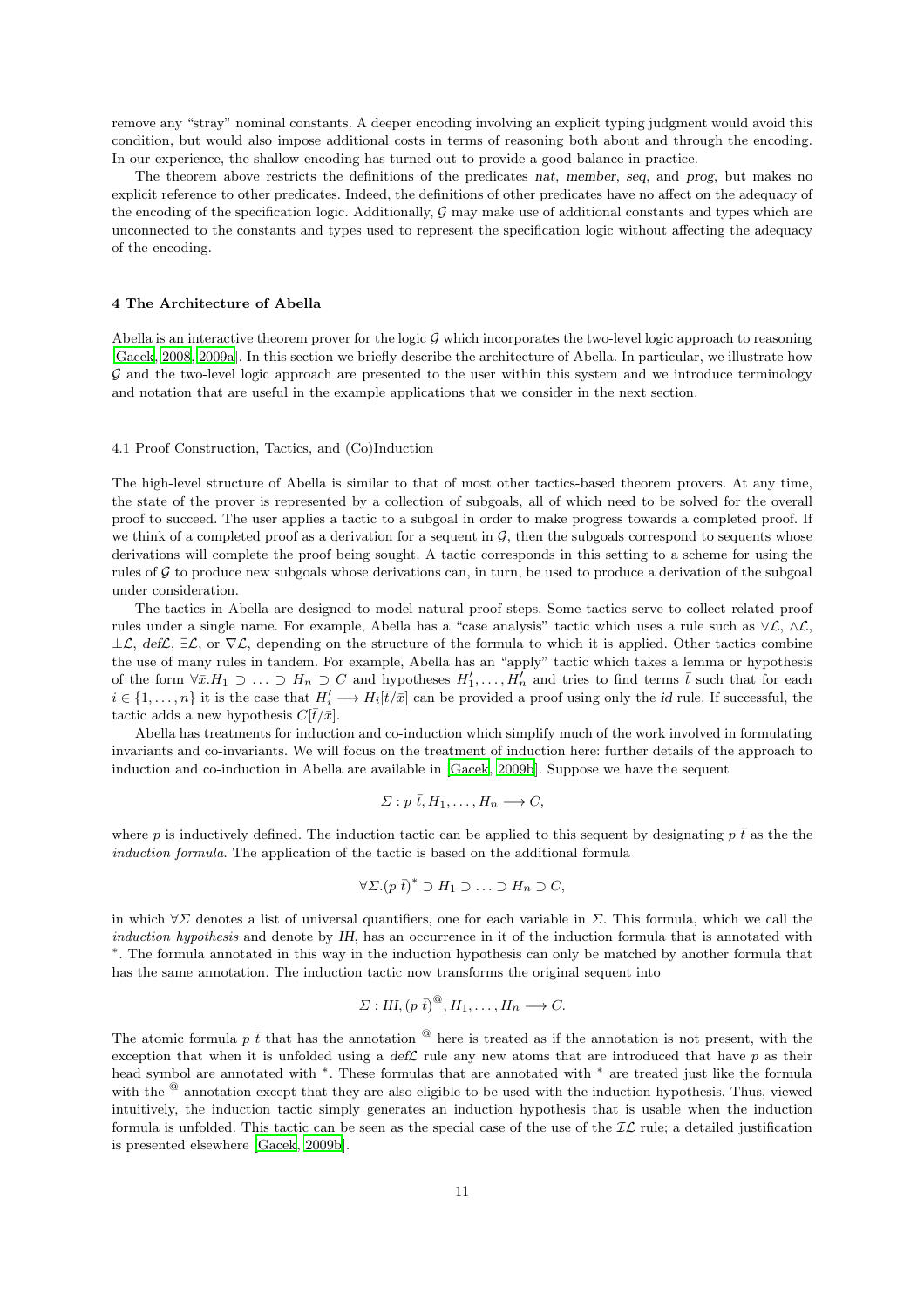## 4.2 Treatment of the Two-level Logic Approach to Reasoning

Abella incorporates the two-level logic approach to reasoning using the specification logic  $hH^2$  and its encoding via seq and prog. Moreover, the actual details of the encoding are hidden from the user. As we have observed already,  $hH^2$  is a subset of the  $\lambda$ Prolog language. Abella allows  $hH^2$  specifications to be written in  $\lambda$ Prolog syntax, thereby permitting one to reason about computations based on the same descriptions that are used to prototype them. Following this approach also creates the feeling that one is reasoning directly about  $hH^2$ derivations that reflect the encoded computations.

Abella uses specialized syntax to simplify the presentation of specification logic judgments. In particular, the judgment  $\exists n.$ nat n ∧ seq<sub>n</sub> L  $\langle A \rangle$  is presented as  $\{L \vdash A\}$ . Moreover, the list L is decomposed into a presentable format that matches the way hypotheses are typically written in an  $hH^2$  judgment. For example, the judgment  $\{H_1 :: H_2 :: L \vdash A\}$  is presented more suggestively as  $\{L, H_2, H_1 \vdash A\}$ . If the list ends in nil rather than a variable then we simply write  $\{H_2, H_1 \vdash A\}$ . If the entire list is nil then we elide even the turnstile, writing the judgment as {A}. Looking at the clauses in Figure [7,](#page-8-1) we see that any seq judgment in which the last argument is a non-atomic goal can be immediately and deterministically transformed into a collection of such judgments in which the last argument is an atomic goal. Thus the specialized {· ⊢ ·} notation is the only representation of the specification logic that needs to be exposed to the user. For example, using the clauses from Figure [6](#page-6-3) in Abella, case analysis on an assumption  $\{of (lam A R) (arr A B)\}\)$  results directly in the new assumption {of c A  $\vdash$  of (R c) B} where c is a nominal constant.

As we have observed in Section [3.3,](#page-8-0)  $hH^2$  is a logic with notable meta-theoretic properties which can be formalized and established as theorems of  $G$ . Combining such results with the apply tactic leads to an expanded collection of tactics within Abella which are geared to reasoning about  $hH^2$  specifications. For example, given  ${L, A \vdash B}$  and  ${L \vdash A}$  the *cut* tactic allows one to derive  ${L \vdash B}$ . Similarly, given a hypothesis  ${L \vdash A}$ , a nominal constant v in that hypothesis, and a term t of the same type as v, the *inst* tactic allows one to derive  ${L[t/v] \vdash A[t/v]}$ . Also, a tactic is available for deriving from  ${L \vdash A}$  the hypothesis  ${K \vdash A}$  if the list L denotes a set that is a subset of the set denoted by the list  $K$ .

Finally, the treatment of induction described previously is extended to formulas of the form  ${L \vdash A}$  by attaching annotations directly to such formulas. This treatment is justified by unfolding  $\{L \vdash A\}$  to  $\exists n.nat \, n \wedge n$ seq<sub>n</sub> L  $\langle A \rangle$ , applying the  $\exists \mathcal{L}$  and  $\wedge \mathcal{L}$  rules, and using the induction tactic with nat n as the induction formula.

#### <span id="page-11-0"></span>5 Examples

We now illustrate the two-level logic approach to reasoning through concrete examples. We start with a specification of evaluation and typing for the simply typed λ-calculus for which we prove some basic properties. We then consider extensions in two different directions. In one direction, we enrich the collection of terms to the language of PCF [\[Plotkin, 1977](#page-22-8)] and we demonstrate that the associated reasoning scales up smoothly. In the other direction, we retain the simple language but enhance the complexity of the properties we prove.

In the examples we present, we will omit the outermost universal quantifiers when we write specification formulas, using the convention that tokens given by capital letters denote variables that are implicitly universally quantified over the entire formula. We will also assume the availability of two special predicates: the binary infix predicate = for each type that is defined by the clause  $X = X \triangleq \top$  and, for each nominal type, the unary predicate name that is defined by the clause ( $\nabla x$ .name  $x$ )  $\triangleq \top$ . Finally, we will assume that the formula

$$
\forall L, E. \nabla x. \text{ member } (E \ x) \ L \supset \exists E'. \ E = \lambda y. E',
$$

is derivable. This formula, which can be proved by a straightforward induction on the definition of member, states that if a list does not contain a nominal constant then no element of the list can contain that constant.

We will leave out many details of proofs in our presentation, restricting ourselves to indicating the general structure of the argument and to highlighting especially interesting applications of inference rules and the use of induction.

### 5.1 Type Preservation for the Simply Typed λ-Calculus

We recall the encoding of the simply typed  $\lambda$ -calculus in  $hH^2$  that was presented in Section [3.2.](#page-6-0) We use ty and tm as the types for  $hH^2$  terms that encode the types and terms of the (object)  $\lambda$ -calculus. The  $hH^2$ constants i: ty and arr :  $ty \rightarrow ty \rightarrow ty$  are used to denote a base type and the arrow type; we assume for simplicity that there is only one base type in the object language. The  $hH^2$  constants  $app:tm\to tm$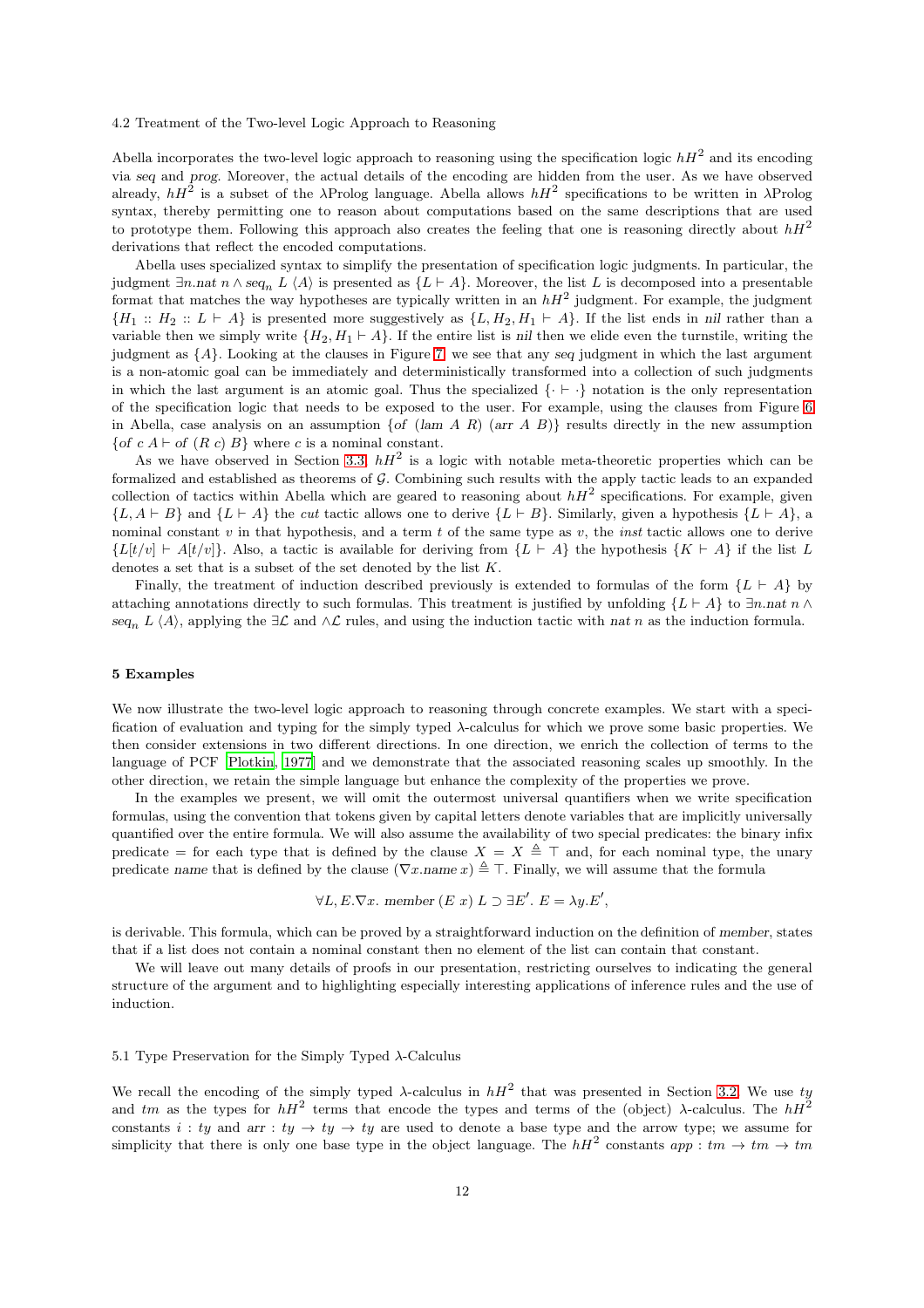eval  $(\text{lam } A \ R)$   $(\text{lam } A \ R)$ eval M (lam A R)  $\supset$  eval  $(R N) V \supset$  eval (app M N) V of M  $(\text{arr } A B) \supset$  of N  $A \supset$  of  $(\text{app } M N) B$  $\forall x. (of x A ⊇ of (R x) B) ⊇ of (lam A R) (arr A B)$ 

<span id="page-12-0"></span>Fig. 8 Evaluation and typing in the simply typed  $\lambda$ -calculus

and  $lam : ty \to (tm \to tm) \to tm$  are used to denote object-level applications and (typed) abstractions. In this context, call-by-name evaluation and (monomorphic) typing for the simply typed  $\lambda$ -calculus can be specified by the  $hH^2$  formulas as shown in Figure [8.](#page-12-0)

Consider now proving that evaluation in the simply typed  $\lambda$ -calculus preserves typing. Stated in terms of the encoding in  $hH^2$ , this property can be expressed through the following formula in  $G$ :

<span id="page-12-1"></span>
$$
\forall E, V, A. \{eval\ E \ V\} \supset \{of\ E \ A\} \supset \{of\ V \ A\}. \tag{1}
$$

We show below how a proof can be constructed in Abella of a sequent with only this formula on the right.

Using the right rules for the universal quantifier and implication, the starting goal can be reduced to the subgoal corresponding to the sequent

$$
\{eval\ E\ V\},\{of\ E\ A\} \longrightarrow \{of\ V\ A\}.
$$

We can prove this sequent by induction on  $\{eval\ E\ V\}$  using the rest of the sequent to generate the induction invariant. Let us abbreviate that induction hypothesis, namely,  $[\forall E, V, A$ . {eval EV}<sup>\*</sup>  $\supset$  {of EA}  $\supset$  {of V A}] by IH. The resulting induction yields two sequents, one for each clause defining eval. The base case, namely,

*IH*, {*of* (*lam B R*) 
$$
A
$$
}  $\longrightarrow$  {*of* (*lam B R*)  $A$ }

is trivial. The other case is given by the sequent

IH,  $\{eval M \ (lam B \ R)\}^*$ ,  $\{eval (R \ N) \ V\}^*$ ,  $\{of (app M \ N) \ A\} \longrightarrow \{of \ V \ A\}.$ 

Applying case analysis to the typing judgment on the left yields the sequent

*IH*, 
$$
\{eval\ M\ (\text{lam}\ B\ R)\}^*
$$
,  $\{eval\ (R\ N)\ V\}^*$ ,  
 $\{of\ M\ (\text{arr}\ C\ A)\}, \{of\ N\ C\} \longrightarrow \{of\ V\ A\}.$ 

Applying the induction hypothesis to the evaluation and typing judgments on  $M$  yields the sequent

*IH*,..., 
$$
\{eval(R \ N) \ V\}^*
$$
,  $\{of \ N \ C\}$ ,  $\{of (lam \ B \ R) (arr \ C \ A)\} \longrightarrow \{of \ V \ A\}.$ 

Case analysis can be applied to the new typing judgment and this yields

*IH*,..., 
$$
\{eval(R \ N) \ V\}^*
$$
,  $\{of \ N \ B\}$ ,  $\{of \ c \ B \vdash of \ (R \ c) \ A\} \longrightarrow \{of \ V \ A\}$ .

Notice that this analysis has forced  $B = C$  and thus all instances of C have been replaced. In the last hypothesis of this sequent, c is a nominal constant so we can apply the instantiation property of  $hH^2$  to obtain {of N B  $\vdash$ of  $(R N) A$ . We can then use the cut property with the assumption  $\{of N B\}$  to produce the following sequent.

*IH*,..., {eval 
$$
(R N) V
$$
<sup>\*</sup>, {of  $(R N) A$ }  $\longrightarrow$  {of  $V A$ }.

Applying the induction hypothesis to the two assumptions displayed above completes this proof.

Proofs of properties such as the one above involve what is often called a "substitution lemma." In this case, assuming a conventional syntax representation, such a lemma would be stated as "if B has type  $\alpha$  and the variable x and term t have the same type  $\beta$ , then  $B[t/x]$  has type  $\alpha$ ." Such a lemma can be proved using an induction on the details of the construction of terms and their binding structure. Notice that in the proof above, this substitution lemma comes *for free*: it is a direct application of the cut-admissibility result for  $h\overline{H}^2$ . Of course, the proof of cut-admissibility requires a detailed induction on the structure of  $hH^2$  proofs. As this example illustrates, however, once cut-admissibility has been established, one should be able to get most substitution lemmas for free by using such meta-level properties of  $hH^2$ .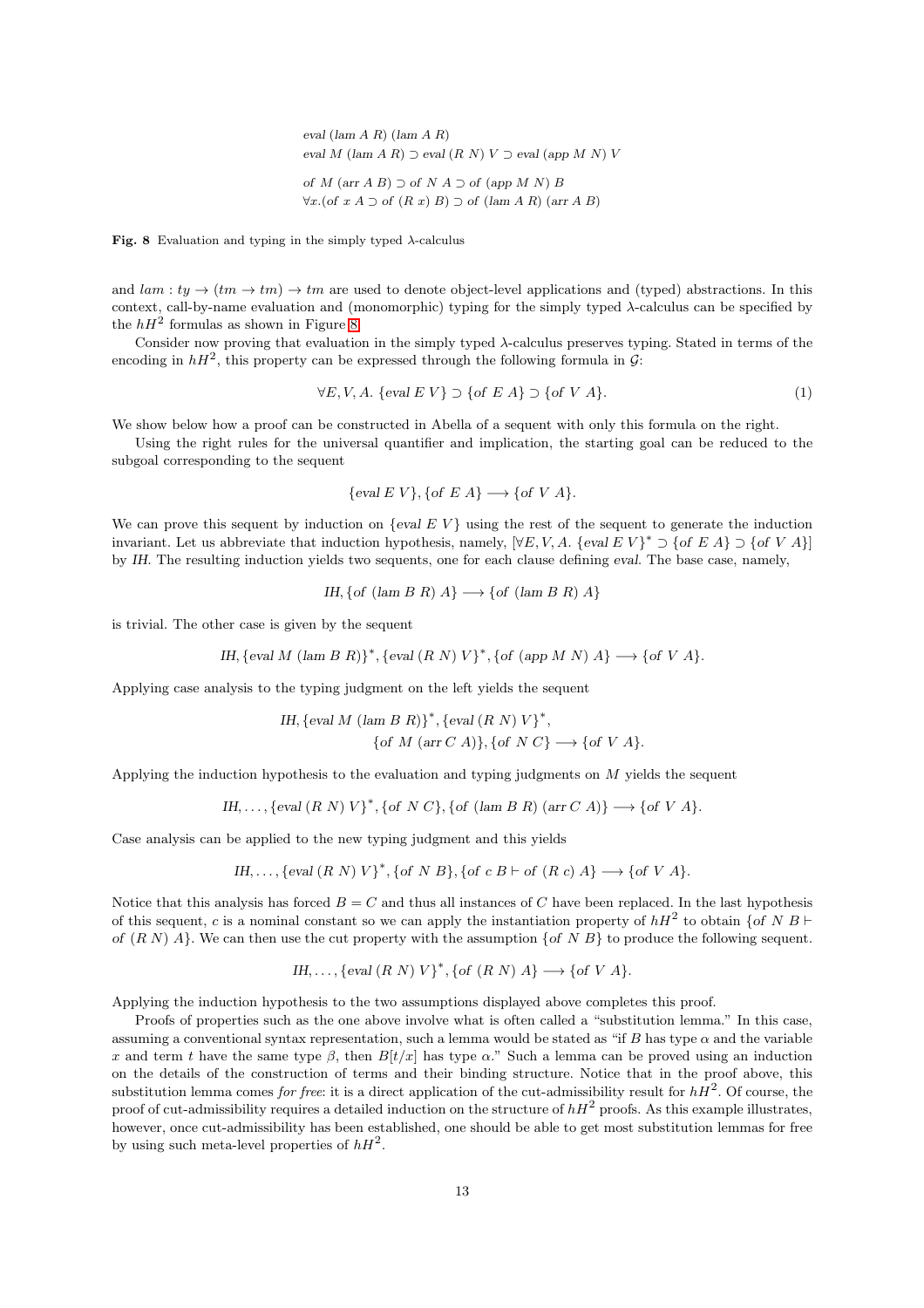Our ultimate objective is to show the type preservation property for the simply typed  $\lambda$ -calculus. We obtain this result from the property stated in formula  $(1)$  by using the adequacy of our encodings. Suppose that  $e$ evaluates to v and that  $\vdash e : a$  holds. Let  $\Delta$  be the clauses in Figure [8.](#page-12-0) By the adequacy of these clauses, which can be proved as shown in Section [3,](#page-5-0) we know that  $\Delta \vdash \text{eval} \phi(e) \phi(v)$  and  $\Delta \vdash \text{of} \phi(e) \phi(a)$  must have derivations in  $hH^2$ . Then from the adequacy of the seq encoding of  $hH^2$  into G we know that  $\{eval\phi(e)\phi(v)\}$ and {of  $\phi(e)$   $\phi(a)$ } must both have proofs in G. Using the proofs of these two formulas together with the proof of formula [\(1\)](#page-12-1), we can construct a proof of  $\{\text{of } \phi(v) \phi(a)\}.$  Then by the adequacy of seq, it must be that  $\Delta \vdash$  of  $\phi(v)$   $\phi(a)$  has a derivation in  $hH^2$ . Finally by the adequacy of the clauses in  $\Delta$  it must be that  $\vdash v : a$ holds. Notice that one must prove adequacy for the clauses which make up a specification, but one does not need to ever re-prove the adequacy of seq. Thus, the two-level logic approach to reasoning does not introduce any recurring costs with respect to adequacy of the associated reasoning.

5.2 Type Uniqueness for the Simply Typed  $\lambda$ -Calculus

Proving the formula  $[\forall E, A, B, \{of E A\} \supset \{of E B\} \supset A = B]$ , that is, that types are unique for the simply typed λ-calculus, brings out another important aspect of the two-level logic approach to reasoning: the reasoning logic can be used to make explicit, and thereby to exploit in reasoning, properties of terms that arise dynamically when the specification logic is used to "carry out" computations described in it. Specifically, in this example we will use G to characterize the typing contexts that are constructed in  $hH^2$  when using hypothetical judgments to assign types to abstractions.

In order to prove the theorem about uniqueness of types, we will need to generalize it to allow for the assignment of types relative to typing contexts. These typing contexts can be characterized in  $G$  by a variant of the cntx predicate that we saw in Section [2](#page-2-0) that is defined by the following clauses:

$$
\text{ctx nil} \triangleq \top \qquad (\nabla x. \text{ ctx (of } x A :: L)) \triangleq \text{ ctx } L.
$$

It is easy to see that if the judgment ctx L holds, then L must be a list of elements of the form (of  $x A$ ) where each  $x$  is a nominal constant that does not appear later in the list. Thus, the type assignments in  $L$  must be to nominal constants and the assignment to each such constant must be unique. These properties, which are needed for proving the uniqueness of typing, are written as the following formulas in  $\mathcal{G}$ :

<span id="page-13-0"></span>
$$
\forall X, A, L. \text{ ctx } L \supset \text{member (of } X \text{ } A) \text{ } L \supset \text{ name } X \tag{2}
$$

<span id="page-13-1"></span>
$$
\forall X, A, B, L. \text{ ctx } L \supset \text{member (of } X A) L \supset \text{member (of } X B) L \supset A = B. \tag{3}
$$

Both formulas can be established as lemmas in  $G$  by a simple induction on the structure of the ctx definition. Notice that in the second formula, the universally quantifier over  $X$  could have been replaced by the generic quantifier over  $X$ . We also note that the proof of this second formula makes use of the general lemma about list membership and nominal constants described at the beginning of this section.

The generalization of the type uniqueness theorem is now given as the following formula:

$$
\forall E, A, B, L. \; ctx L \supset \{L \vdash of E A\} \supset \{L \vdash of E B\} \supset A = B.
$$

Attempting to prove this formula yields the sequent

$$
ctx L, \{L \vdash of E A\}, \{L \vdash of E B\} \longrightarrow A = B.
$$

Applying induction on the first typing judgment with the following inductive hypothesis (again denoted by IH)

$$
\forall E, A, B, L. \text{ ctx } L \supset \{L \vdash \text{of } E A\}^* \supset \{L \vdash \text{of } E B\} \supset A = B.
$$

results in three cases. The first case is

*IH*, *ctx L*, *member* (of *E A*) *L*, {*L* 
$$
\vdash
$$
 of *E B*}  $\longrightarrow$  *A* = *B*.

We can apply lemma [\(2\)](#page-13-0) here to obtain

*IH*, *ctx L*, *member* (of *E A*) *L*, *name E*, {*L* 
$$
\vdash
$$
 of *E B*}  $\longrightarrow$  *A* = *B*.

Applying case analysis to the assumption name E leads to a single premise since there is a most general upper sequent for this use of  $def\mathcal{L}$ . In particular, E is replaced by a nominal constant c and every other variable is raised over this constant. Thus we have the following sequent:

*IH*, *ctx* (*L c*), *member* (of *c* (*A c*)) (*L c*), {*L c* 
$$
\vdash
$$
 of *c* (*B c*)}  $\longrightarrow$  *A c* = *B c*.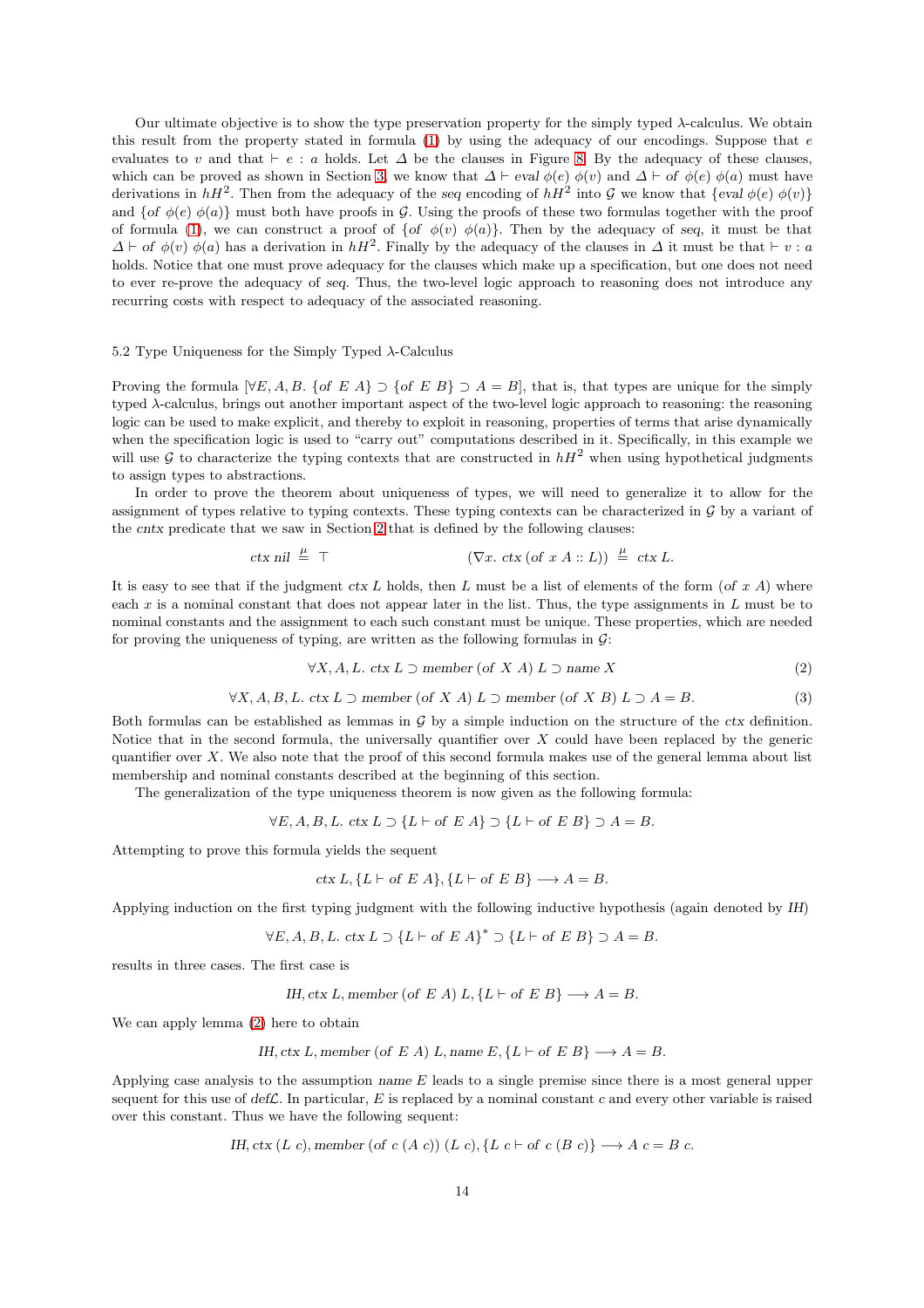Now case analysis on the remaining typing assumption results in the single sequent

IH, ctx (L c), member (of c (A c)) (L c), member (of c (B c)) (L c)  $\longrightarrow$  A c = B c.

At this point we can apply lemma [\(3\)](#page-13-1) to finish this case.

The second of the three original cases is the sequent

IH, ctx L,  ${L \vdash of M \text{ (arr } C A)}^*$ ,  ${L \vdash of N C}^*$ ,  ${L \vdash of (app M N) B} \rightarrow A = B$ .

Now we can perform case analysis on the remaining typing assumption for app  $M N$ . This results in two cases. The first is that of (app  $M N$ ) B may occur in the list L. This case can be handled using lemma [\(2\)](#page-13-0), *i.e.*, we can determine name (app  $M N$ ) which when subjected to case analysis will result in zero cases (that is, it is recognized as a false assumption). The other case is

IH, ctx L,  $\{L \vdash \text{of } M \text{ (arr } C \ A)\}^*, \ldots, \{L \vdash \text{of } M \text{ (arr } D \ B)\}, \ldots \longrightarrow A = B.$ 

At this point we can apply the induction hypothesis to the two typing judgments for M to determine that arr C  $A = \text{arr } D B$  and therefore  $A = B$ .

The remaining case in the original proof is the sequent

*IH*, *ctx* 
$$
L
$$
, { $L$ , *of*  $c C \vdash$  *of*  $(R c) D$   $)$ <sup>\*</sup>, { $L \vdash$  *of*  $(\text{lam } C R) B$ }  $\longrightarrow$  *arr*  $C D = B$ .

Here c is a nominal constant. Case analysis on the typing judgment for  $\text{lam } C R$  results in two cases. Again, the first one can be dismissed using lemma [\(2\)](#page-13-0). The second one is as follows.

*IH*, *ctx* 
$$
L
$$
, *{}fL*, *of*  $cC \vdash$  *of*  $(R \ c)$   $D$ <sup>\*</sup>, { $L$ , *of*  $cC \vdash$  *of*  $(R \ c)$   $F$ }  $\longrightarrow$  *arr*  $C$   $D$  = *arr*  $C$   $F$ .

Here we have opted to use the nominal constant  $c$  in deconstructing this second typing judgment. Any other choice is equally valid and does not affect the proof. In order to use the induction hypothesis we must be able to show that ctx (of c C :: L) holds: but this is immediate from the definition of ctx and the fact that c is a nominal constant which does not appear in L. Therefore we can use the induction hypothesis and determine that  $D = F$ , thus finishing the proof.

# 5.3 Extension to the Language of PCF

We now extend the specification of the simply typed  $\lambda$ -calculus to treat an abstract version of the programming language PCF presented by [Plotkin \[1977](#page-22-8)]. To do this, we replace the base type  $i : ty$  with the types for numbers  $num: ty$  and booleans  $bool: ty$ . We also enrich the set of terms by allowing the following constants.

| zero : tm  | succ: $tm \rightarrow tm$    | if : $tm \to tm \to tm \to tm$                           |
|------------|------------------------------|----------------------------------------------------------|
| true:tm    | $pred:tm\rightarrow tm$      | $rec: ty \rightarrow (tm \rightarrow tm) \rightarrow tm$ |
| false : tm | iszero : $tm \rightarrow tm$ |                                                          |

Using these, the specification for evaluation and typing in PCF is presented in Figure [9.](#page-15-0)

We shall not repeat the proofs of type preservation and type uniqueness for PCF, but rather we will explain how these proofs differ from the ones for the simply typed  $\lambda$ -calculus. First, for type preservation, the statement is unchanged:

$$
\forall E, V, A.
$$
 {eval  $E V$ }  $\supset$  {of  $E A$ }  $\supset$  {of  $V A$ }.

The basic structure of this proof is the same, however, when we induct on  $\{eval\ E\ V\}$  we get 13 cases instead of two, since eval has that many more cases now. These additional cases are either easy or similar to the cases in the earlier version of the proof. The substitution property for typing judgments is again obtained for free using the instantiation and cut properties of  $hH^2$ . The only increase in proof size is due to a widening of the central case analysis. The story for type uniqueness is the same: since typing contexts have not been changed, the definition of ctx is as before and the proof of the formula

$$
\forall E, A, B, L. \text{ ctx } L \supset \{L \vdash \text{of } E \text{ } A\} \supset \{L \vdash \text{of } E \text{ } B\} \supset A = B
$$

proceeds as before but with additional cases as expected from the additional clauses in the specification of typing.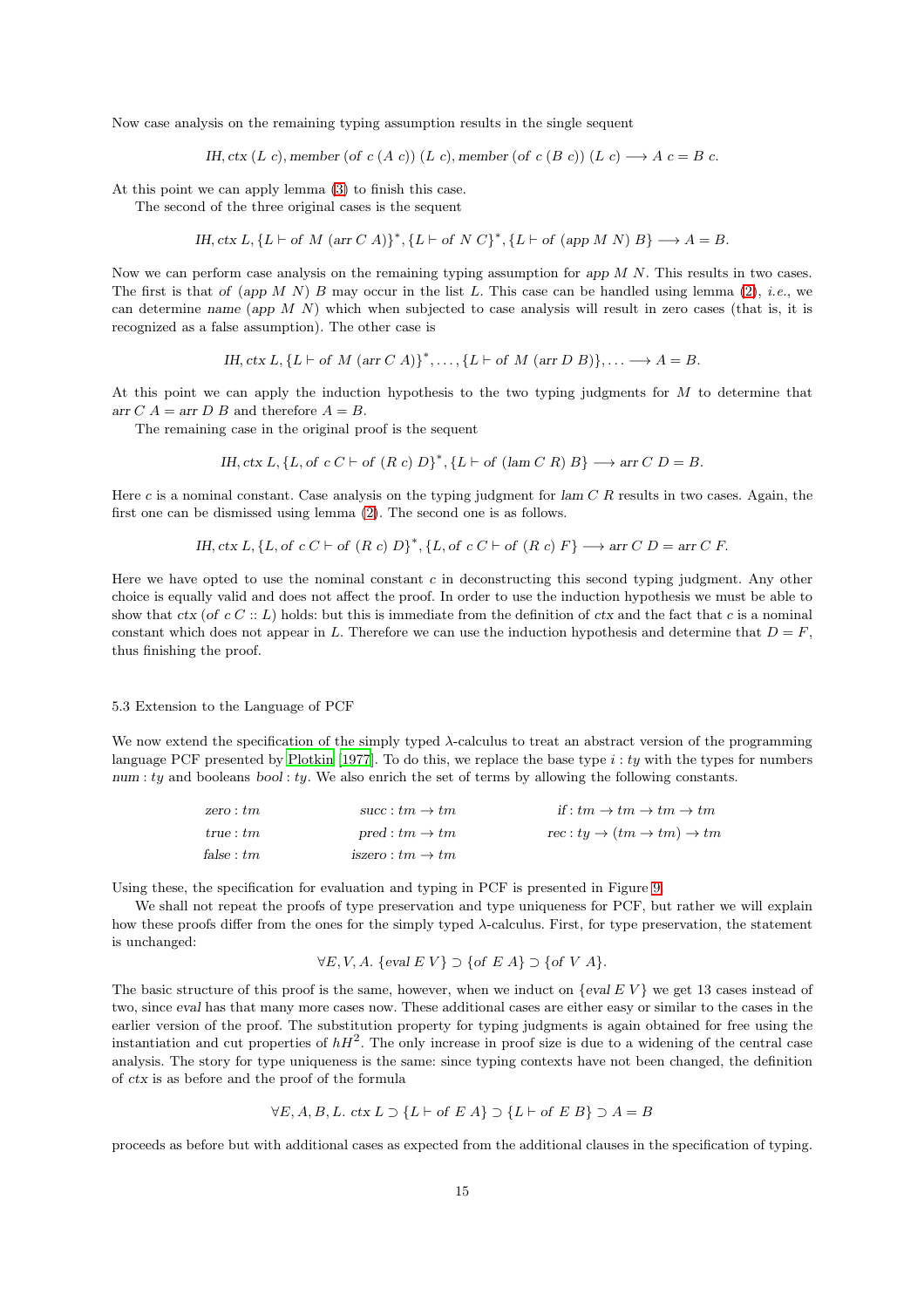eval zero zero eval true true eval false false eval  $M V \supset$  eval (succ  $M$ ) (succ  $V$ ) eval  $M$  zero  $\supset$  eval (pred  $M$ ) zero eval  $M$  (succ  $V$ )  $\supset$  eval (pred  $M$ )  $V$ eval M zero  $\supset$  eval (iszero M) true eval M (succ V)  $\supset$  eval (iszero M) false eval M true  $\supset$  eval  $N_1$  V  $\supset$  eval (if M  $N_1$   $N_2$ ) V eval M false  $\supset$  eval  $N_2$  V  $\supset$  eval (if M  $N_1$   $N_2$ ) V eval (lam A R) (lam A R) eval M (lam A R)  $\supset$  eval  $(R N) V \supset$  eval (app M N) V eval  $(R \ (rec \ A \ R)) \ V \supset eval \ (rec \ A \ R) \ V$ 

of zero num of true bool of false bool of M num  $\supset$  of (succ M) num of  $M$  num  $\supset$  of (pred  $M$ ) num of  $M$  num ⊃ of (iszero  $M$ ) bool of M bool  $\supset$  of  $N_1$  A  $\supset$  of  $N_2$  A  $\supset$  of (if M  $N_1$   $N_2$ ) A of  $M$  (arr  $A$  B)  $\supset$  of  $N$   $A$   $\supset$  of (app  $M$   $N$ )  $B$  $(\forall x. \text{of } x A \supset \text{of } (R x) B) \supset \text{of } (\text{lam } A R) (\text{arr } A B)$  $(\forall x. \text{of } x A \supset \text{of } (R x) A) \supset \text{of } (\text{rec } A R) A$ 

<span id="page-15-0"></span>Fig. 9 Evaluation and typing in PCF

term  $M \supset$  term  $N \supset$  term (app  $M N$ )  $(\forall x.$ term  $x \supset$ term  $(R x)) \supset$ term (abs R) path M done path  $M P \supset$  path (app  $M N$ ) (left P) path  $N P \supset$  path (app M N) (right P) (∀x.∀p.path x p ⊃ path (R x) (S p)) ⊃ path (abs R) (bnd S)

<span id="page-15-1"></span>Fig. 10 Specification of paths through  $\lambda$ -terms

#### <span id="page-15-2"></span>5.4 Comparing Paths in  $\lambda$ -Terms

Terms in the untyped, pure λ-calculus can be visualized as tree structures. As such, we can define paths in a term as paths that start at the root in the corresponding tree. We shall formally prove here that if every path in one  $\lambda$ -term is also a path in another  $\lambda$ -term, then the two terms are equal.

To formalize this theorem, we first need a representation of untyped  $\lambda$ -terms and paths in  $hH^2$ . We introduce the two types tm and pt for this purpose and we use the constructors shown below.

| $app:tm\rightarrow tm\rightarrow tm$      | done:pt                                   | $left: pt \rightarrow pt$  |
|-------------------------------------------|-------------------------------------------|----------------------------|
| abs: $(tm \rightarrow tm) \rightarrow tm$ | bnd: $(pt \rightarrow pt) \rightarrow pt$ | $right: pt \rightarrow pt$ |

Notice that since we are concerned with only pure λ-terms, we only need the two constructors app and abs for representing them.

We now introduce the predicates term and path defined by the specification logic formulas in Figure [10.](#page-15-1) Note that we allow partial paths using done. Notice also that the  $G$  formula

$$
\forall R, S. \{path (abs R) (bnd S) \} \supset (\forall x. \forall p. \{path x p\} \supset \{path (R x) (S p) \})
$$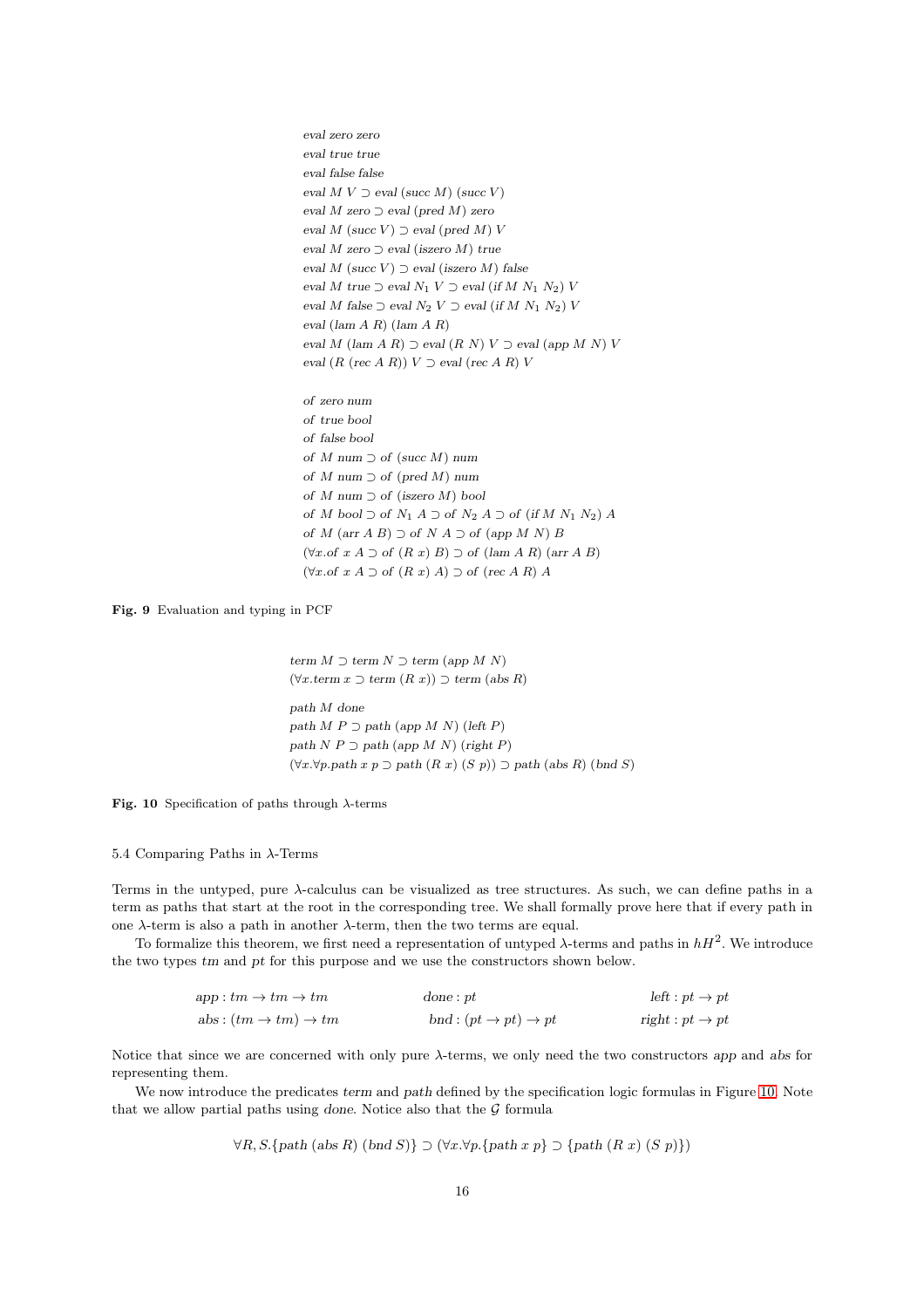is a kind of converse to the last clause specifying path and is also trivial to prove. Thus, if we have a path  $(bnd S)$  through the term  $(abs R)$  and a path P through term N, then the result of substituting path P into the abstraction  $S$  is a path in the term resulting from substituting  $N$  into the abstraction  $R$ . This formula is another example of a "substitution lemma for free."

We wish now to prove the theorem:

$$
\forall M, N. \{term M\} \supset (\forall P. \{path M P\} \supset \{path N P\}) \supset M = N. \tag{4}
$$

Since induction in G is an introduction rule for defined predicates, the assumption  $\{term M\}$  is placed in this formula to enable induction on the structure of M. Before we prove this formula, we need to strengthen it. In particular, when  $M$  is an abstraction we need to consider how the contexts for the term and path judgments will grow. The defined predicate ctxs describes how these two contexts are related.

> ctxs nil nil  $\stackrel{\mu}{=} \top$  $\stackrel{\mu}{=} \top$  ( $\nabla x.\nabla p. ctxs$  (term  $x :: L$ ) (path  $x p :: K$ ))  $\stackrel{\mu}{=} ctxs L K$ .

Along with this definition, we need the following lemmas which allow us to extract information about a term based on its membership in one of the contexts described by ctxs.

> $\forall X, L, K$ . ctxs L K ⊃ member (term X) L ⊃ name  $X \wedge \exists P$ . member (path X P) K  $\forall X, P, L, K$ . ctxs L K ⊃ member (path X P) K ⊃ name X ∧ name P.

The proofs of both lemmas are by straightforward induction on the member hypotheses.

We can state the strengthened version of the theorem as the following lemma.

 $\forall L, K, M, N$ . ctxs  $L K \supset \{L \vdash \text{term } M\} \supset$ 

$$
(\forall P. \{K \vdash path \ M \ P\} \supset \{K \vdash path \ N \ P\}) \supset M = N.
$$

The proof of this lemma proceeds by induction on  $\{L \vdash \text{term } M\}$ . The base case needs the following lemma, which is proved by induction on one of the member hypotheses and which uses the general lemma about list membership and nominal constants described in the preamble of this section.

 $\forall L, K, X_1, X_2, P$ . ctxs L K ⊃ member (path  $X_1$  P) K ⊃

member (path  $X_2$  P)  $K \supset X_1 = X_2$ .

In the other cases of the proof, we need to show that the top-level constructor of  $M$  is also the top-level constructor of N. We do this by constructing a partial path through the top-level constructor of M: since paths in M are also paths in  $N$ , the top-level constructor of  $N$  must match that of  $M$ . Once we know that the top-level constructors are the same, we can use the assumption that all paths in  $M$  are paths in  $N$  to show that all paths in an immediate subterm of  $M$  are paths in the corresponding immediate subterm of  $N$ . Then by induction we can conclude that those subterms are equal.

There is one technical complication in the proof of path equivalence which comes from the inductive case concerning abstractions. Suppose  $M = abs R$  and  $N = abs R'$ . Here we know

 $\forall P. \{K \vdash path \, (abs \, R) \, P\} \supset \{K \vdash path \, (abs \, R') \, P\}$ 

but in order to use the inductive hypothesis we must show

$$
\forall P. \{K, path\ x\ p \vdash path\ (R\ x)\ P\} \supset \{K, path\ x\ p \vdash path\ (R'\ x)\ P\},\
$$

where x and p are nominal constants. Now the problem is that when we go to prove this latter formula, the  $\forall \mathcal{R}$ rule says that we must replace P by  $(P' p x)$  for some new eigenvariable P'. Note that P' is raised over both p and x even though the dependency on  $x$  must be vacuous. The following lemma establishes this vacuity and is used to finish this case of the proof.

$$
\forall K, M, P. \nabla x, p. \{K, path x p \vdash path (M x) (P p x)\} \supset \exists P'. P = \lambda z. P'
$$

This lemma is proved by induction on the path judgment and uses the general lemma about nominal constants and list membership. Note that we single out path  $x$  p being the first member of the context even though new path assumptions may be added during induction. This is not a problem since we can always use the property of  $hH<sup>2</sup>$  which allows contexts to be freely rearranged. With this issue resolved, the proof of this theorem can now be completed.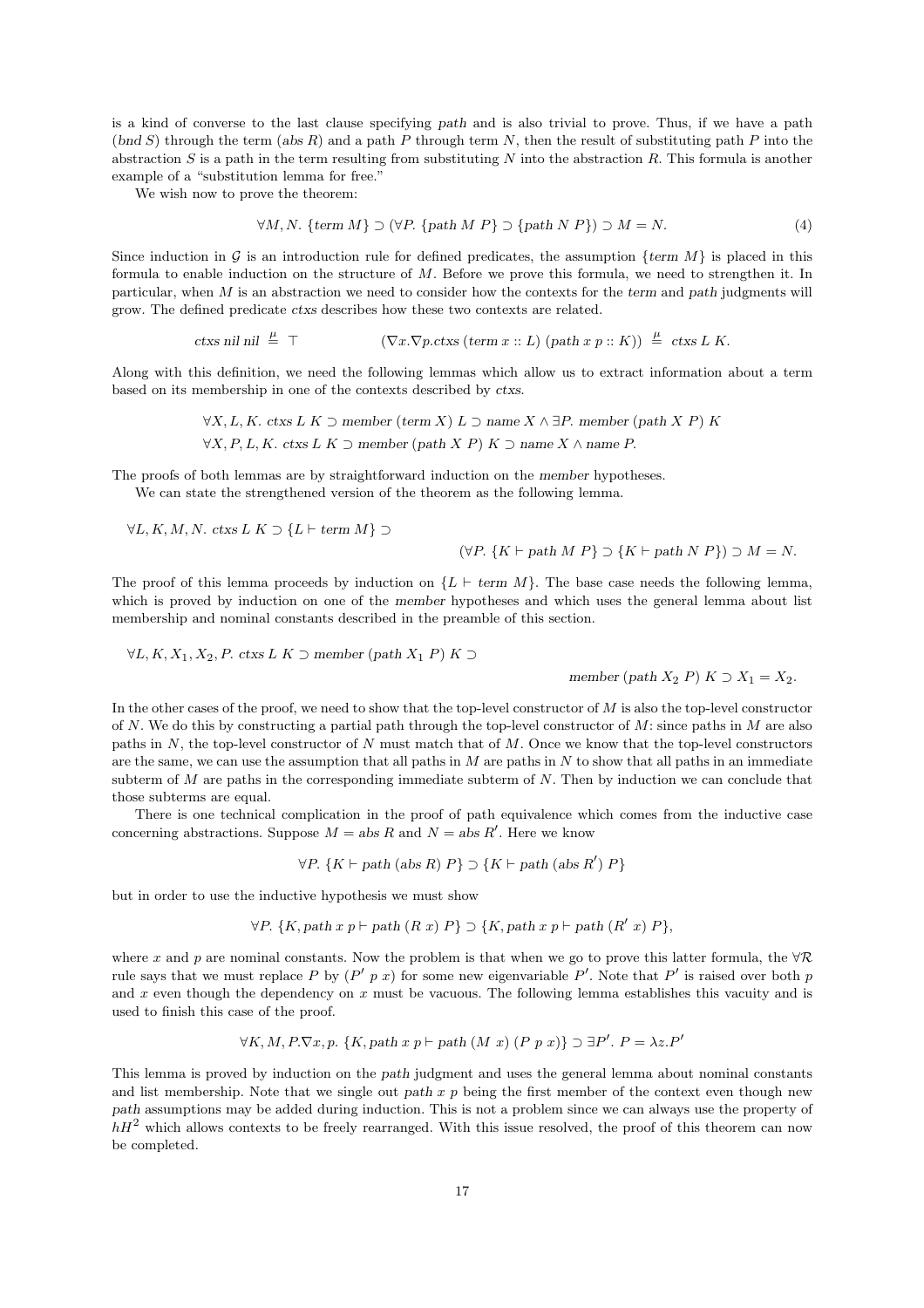step (app (lam  $A R(M)$ )  $(R M)$ step M  $M' \supset$  step (app M N) (app M' N) step  $N N' \supset$  step (app  $M N'$ ) (app  $M N'$ )  $(\forall x \text{.step } (R \ x) \ (R' \ x)) \supset \text{step (lam } A \ R) \ (lam \ A \ R')$ 

<span id="page-17-1"></span>Fig. 11 One step  $\beta$ -reduction in the simply typed  $\lambda$ -calculus

In the theorem about paths, we have encoded the the property that all paths in  $m$  are paths in  $n$  via the formula

<span id="page-17-0"></span>
$$
\forall P. \{path \phi(m) \, P\} \supset \{path \phi(n) \, P\}. \tag{5}
$$

There is a question about the adequacy of this encoding even after we have established the adequacy of our representation of terms and paths and we have shown that, for all terms m and paths p, m has path p if and only if  $\{path \phi(m) \phi(p)\}\$ is provable in G. To resolve this question in one direction, assume that the formula [\(5\)](#page-17-0) is provable. Let p be any path in m so that we have a proof of  $\{path \phi(m) \phi(p)\}$ . Using formula [\(5\)](#page-17-0) and this proof we can construct a proof of  $\{path \phi(n) \phi(p)\}\$ . Thus n has path p. For the other direction, we argue that if every path in m is a path in n then we can prove formula  $(5)$ . Such a proof reduces to constructing a derivation of the sequent

$$
\{ path \phi(m) P\} \longrightarrow \{ path \phi(n) P\}.
$$
\n<sup>(6)</sup>

We can construct a proof of this sequent by repeatedly unfolding  $\{path \phi(m) P\}$  and the new hypotheses which result from it. This process will terminate since  $\phi(m)$  is a finite term with no variables and the recursive clauses of path always deconstruct their first argument. The sequents which result from this repeated case analysis will have the form  $\longrightarrow$  {path  $\phi(n)$  P} for some instance of P such that  $\longrightarrow$  {path  $\phi(m)$  P} is provable. By the assumption of adequacy for the path predicate, we know  $P = \phi(p)$  where p is a path in m. Thus p is also a path in *n* and thus each sequent  $\longrightarrow$  {path  $\phi(n)$  *P*} is provable.

#### <span id="page-17-2"></span>5.5 Other Examples

There are many other examples of topics that have been completely formalized within  $\mathcal G$  and checked using the Abella prover. We list some of these examples here: complete details of the proofs can be found on the website for Abella [\[Gacek, 2009a](#page-21-15)].

*Meta-theory of the* λ*-calculus* We have used Abella to specify both big-step and small-step evaluation for untyped λ-terms and then to prove that they compute the same values and that they are both determinate and typepreserving. We have also encoded a proof of the Church-Rosser theorem and have also proved strong normalization for the simply typed λ-calculus. The latter theorem and proof deserve a few additional words. Strong normalization for the  $\lambda$ -calculus can be defined elegantly as

$$
sn M \stackrel{\mu}{=} \forall N. \{ step M N \} \supset sn N,
$$

where step (specified in Figure [11\)](#page-17-1) relates two terms when the second is the replacement of exactly one  $\beta$ -redex in the first. Induction on sn corresponds to induction on the tree of possible  $\beta$ -reductions for a term which in this case can be used in place of induction on the longest possible length of a  $\beta$ -reduction. Using the predicate of defined in Figure [8,](#page-12-0) the strong normalization theorem for the simply typed  $\lambda$ -calculus is stated simply as

$$
\forall M, A. \{of M A\} \supset \text{sn } M.
$$

The proof of this theorem uses a logical relations style argument based on the predicate reduce defined as

reduce 
$$
M
$$
  $i \stackrel{\mu}{=}$  {of  $M$   $i$ }  $\wedge$  sn  $M$   
reduce  $M$  (arr  $A$   $B$ )  $\stackrel{\mu}{=}$  {of  $M$  (arr  $A$   $B$ )}  $\wedge \forall U$ . reduce  $U$   $A \supset$  reduce (app  $M$   $U$ )  $B$ .

Abella allows such a definition although it does not satisfy the stratification condition described in Section [2.](#page-2-0) As we mention in Section [7,](#page-19-0) more flexible notions of stratification need to be identified and validated in order to justify this proof.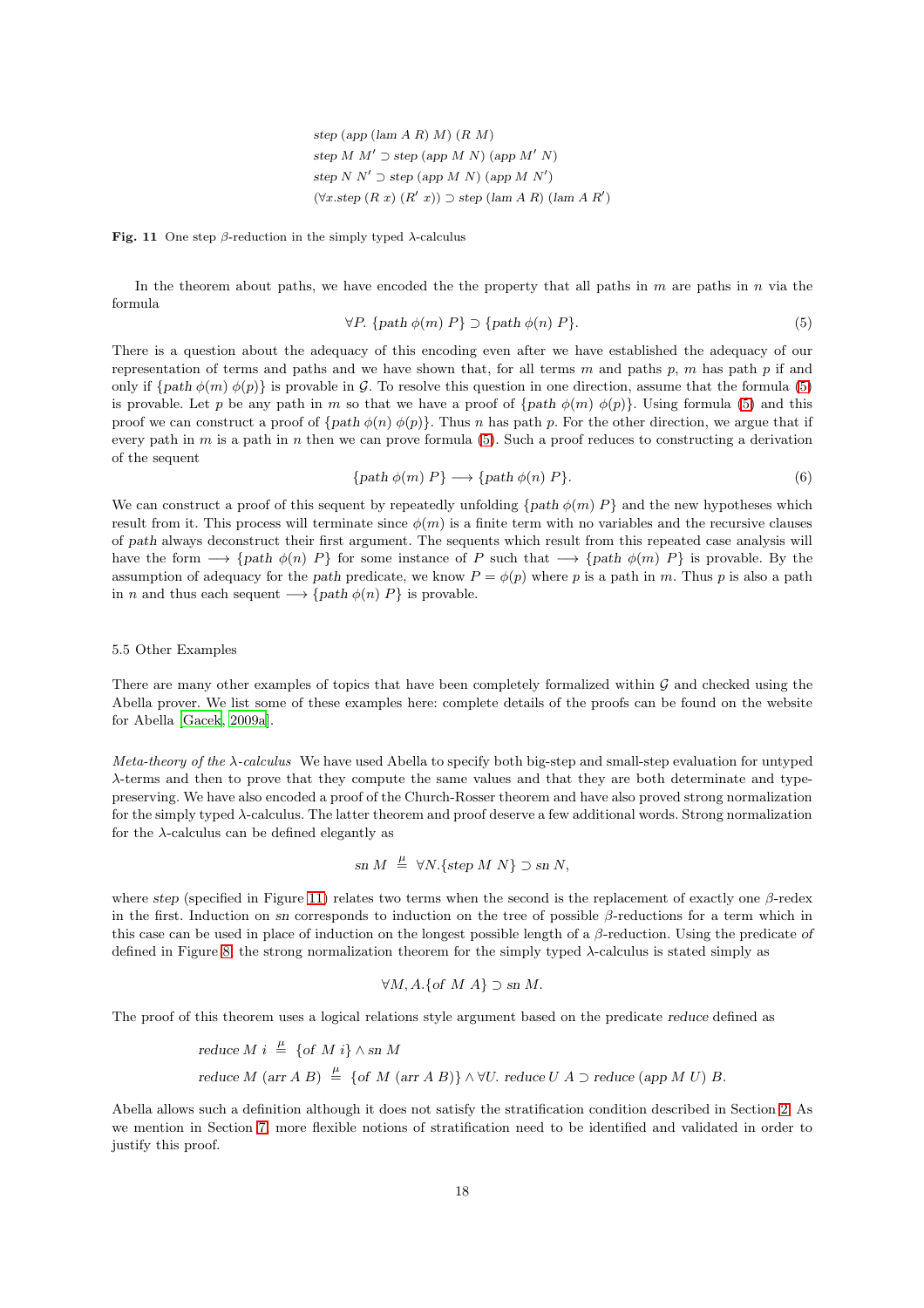*Meta-theory of the* π*-calculus* We have specified the semantics of the finite π-calculus using the specification logic and formalized the notion of open bisimulation using a co-inductive definition in the reasoning logic. We have shown that open bisimulation is an equivalence relation and a congruence using this formalization. This formalization constitutes an elegant treatment of the  $\pi$ -calculus where all issues involving bindings, names, and substitutions are handled declaratively without explicit side-conditions.

*The POPLmark challenge problems* The POPLmark challenge [\[Aydemir et al., 2005](#page-21-16)] is a selection of problems which highlights the traditional difficulties in reasoning about systems which manipulate objects with binding. The particular tasks of the challenge involve reasoning about evaluation, typing, and subtyping for  $F_{\leq}$ , a  $\lambda$ calculus with bounded subtype polymorphism. We have solved parts 1a and 2a of this challenge using Abella, which represent the fundamental reasoning tasks involving objects with binding.

*Cut-elimination* We have shown that the cut rule can be eliminated from LJ while preserving the provability relation. The encoding of sequents in our specification logic used hypothetical judgments to represent LJ hypotheses and generic judgments to represent LJ universals. This allowed the cut-elimination proof to take advantage of Abella's built-in treatment of meta-properties of the specification logic.

# <span id="page-18-0"></span>6 Related Work

The range of applications that we have demonstrated for our reasoning logic  $\mathcal G$  depends on its strong declarative treatment of binding as well as its treatment of fixed points (*i.e.*, induction and co-induction). In comparing our work to the many other research efforts devoted to building theorem provers that can reason about specifications of computations, it is convenient to characterize the latter approaches using these two axes of logical expressiveness. Some of these systems start with a clean and comprehensive foundation for fixed points and (co)induction, treating the notion of of binding as something that can be implemented later within such an inductive logic. Other systems start with a logically supported approach to binding and then later provide some aspects of inductive reasoning over binding structure. We use this coarse classification below to organize our comments about related efforts.

## 6.1 Inductive Frameworks with Treatments of Binding Added

Many systems for reasoning about computations start with established inductive logic theorem provers such as Coq [Bertot and Castéran, [2004](#page-21-17)] (based on the *Calculus of Inductive Constructions* [\[Coquand and Paulin,](#page-21-18) [1988](#page-21-18)]) and Isabelle/HOL [\[Nipkow et al.](#page-22-9), [2002\]](#page-22-9), and then use those systems to build approaches to binding and substitution. We discuss three examples of this approach: the locally nameless representation, the Nominal package for Isabelle/HOL [\[Urban, 2008\]](#page-22-10), and Hybrid [\[Felty and Momigliano](#page-21-19), [2010](#page-21-19)].

The locally nameless representation of binding structure uses de Bruijn indices for bound variables and names for free variables. The central benefits of this approach are that α-equivalent terms are syntactically equal, the statements of lemmas and theorems rarely need to talk about arithmetical operations over de Bruijn indices, and capture-avoiding substitution can be defined in a straightforward and structurally recursive way. However, one must still define this substitution manually and prove lemmas about its behavior. Additionally, there is no device like ∇ for quantifying over fresh variable names. Instead, practitioners of the locally nameless approach (see, for example, [Aydemir et al. \[2008\]](#page-21-20)) advocate an encoding of such quantification using *cofinite quantification*, *i.e.*, quantification over all names not belonging to some arbitrary, finite set. This technique, however, still requires sometimes explicitly proving that free variables can be renamed while preserving provability of a judgment.

The Nominal package for Isabelle/HOL automates the formalization of alpha-equivalence classes based on ideas from nominal logic [\[Pitts, 2003](#page-22-11)]. The user is then left to define and reason about a notion of capture-avoiding substitution over terms constructed with such alpha-equivalence classes. Reasoning over open terms is supported in the Nominal package via the nominal logic <sup>N</sup>-quantifier which has similarities to the ∇-quantifier. However, the <sup>N</sup>-quantifier is "over-worked" in the nominal approach since it is also used to introduce names which are bound by name abstractions. This creates some additional difficulties such as when introducing functions and predicates in the nominal approach one must prove properties which state that name swapping does not change the results of a function or the provability of a predicate—a property which is enforceable statically for definitions of predicates in  $G$  due to the separation between free and bound variables.

Hybrid adds support to traditional theorem provers such as Coq and Isabelle/HOL for reasoning about binding structures by translating such structure into a de Bruijn representation. The logic of the theorem prover then serves as the meta-logic in which reasoning is conducted. This approach necessarily produces more overhead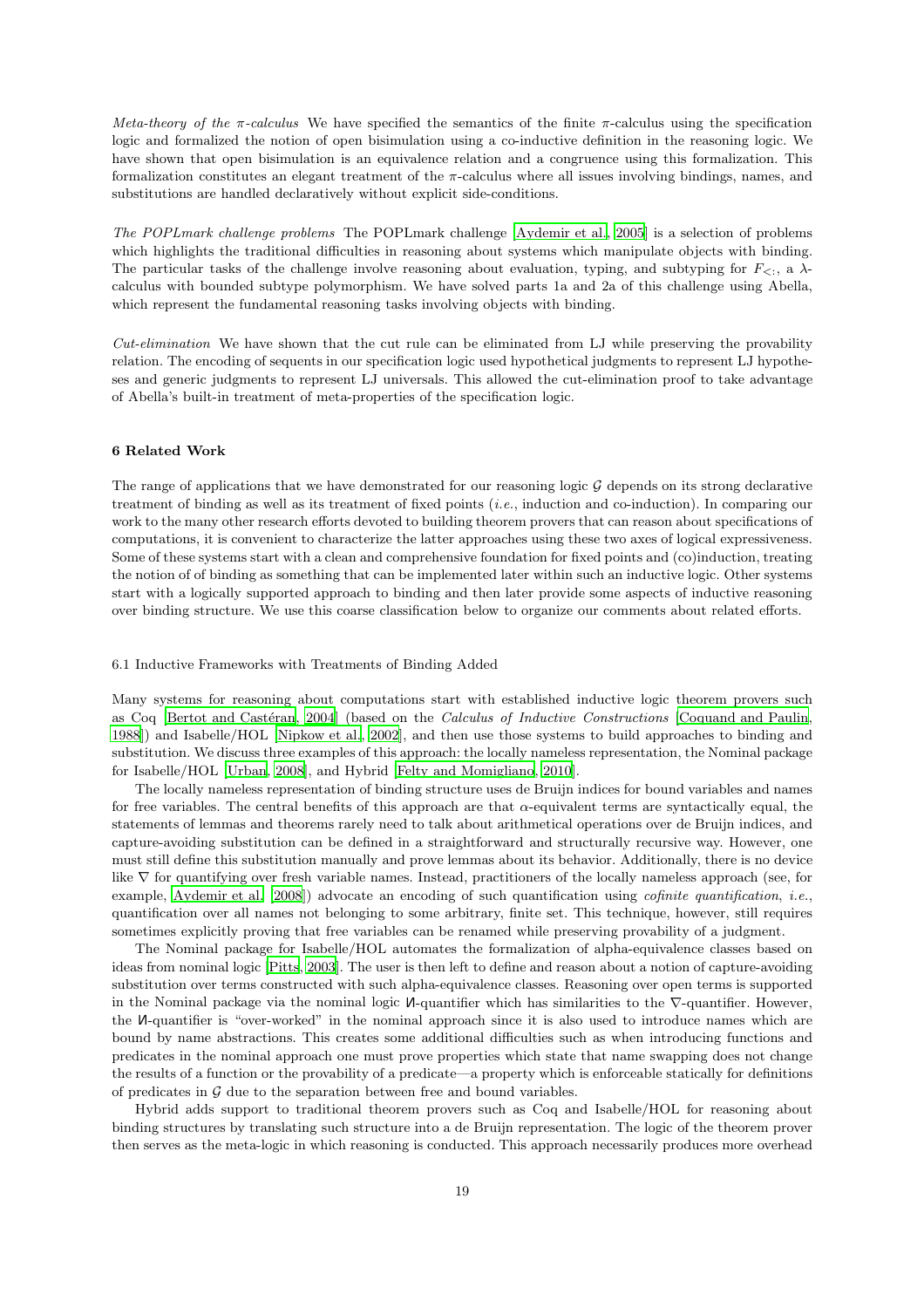during reasoning due to the occasional need to reason about the effects of the translation, although one might expect that such reasoning can eventually be automated. Hybrid is often used in a two-level logic approach using a specification logic that is essentially the same  $hH^2$  specification language considered in this paper. The Hybrid system, by design, lacks a reasoning logic with a device like the  $\nabla$ -quantifier for reasoning about open terms and generic judgments. Recent work has suggested that such a device is not necessary for simple reasoning tasks such as type uniqueness arguments [\[Felty and Momigliano](#page-21-21), [2009](#page-21-21)], although it is unclear if the Hybrid approach will scale to problems such as those proposed by the POPLmark challenge [\[Aydemir et al.](#page-21-16), [2005](#page-21-16)]. For these types of problems one needs to recognize as equivalent those judgments which differ only in the renaming of free variables. Such a property is built into  $\mathcal G$  through the use of nominal constants to denote such free variables. To use such an approach in Hybrid, one will have to manually develop and prove properties about notions of variable permutations.

#### 6.2 Binding Frameworks with Treatments of Induction Added

There are a variety of systems for reasoning about computations which take binding as a primitive notion and then attempt to define separately notions of induction over that structure. Many of these start with the LF logical framework [\[Harper et al., 1993](#page-21-22)], a dependently typed λ-calculus with a direct treatment of variable binding. While the LF type system can be used to describe both the structure and behavior of many computational systems, it does not include a notion of induction: inductive arguments about LF specifications are typically supported by constructing a second layer on top of LF.

Twelf [Pfenning and Schürmann, [1999](#page-22-12)], the most popular tool for reasoning about LF specifications, provides an operational semantics for LF that defines recursive relations over LF terms. Subject to some sideconditions, these relations can then be interpreted as proofs about LF specifications. Similar functional approaches have been developed starting with  $\mathcal{M}_2^+$  [Schürmann, [2000](#page-22-13)], a simple meta-logic for reasoning over LF representations where proof terms are represented as recursive functions. More recent work includes the Delphin [Poswolsky and Schürmann, [2008](#page-22-14)] and Beluga [\[Pientka, 2008\]](#page-22-15) functional languages which can be used in the same spirit as  $\mathcal{M}_2^+$ . New work by [Licata et al. \[2008](#page-21-23)] proposes a language which combines LF with recursive functions over LF so that a strict separation into levels is no longer needed. In all of these approaches, however, side-conditions for termination and coverage are required and algorithms have been devised to check for such properties. Since termination and coverage are in general undecidable, such algorithms are necessarily incomplete.

#### 6.3 The Development of a Logic for both Bindings and Fixed Points

The logic  $G$  is the result of an extended effort to design a single logic that integrates induction and co-induction with the ability to reason flexibly about bindings. The λProlog language [\[Nadathur and Miller, 1988](#page-21-3)] provided a starting point as a specification language that allowed a completely declarative treatment of binding. In order to support reasoning about specifications written in the  $hH^2$  subset of  $\lambda$ Prolog, [McDowell and Miller \[2000](#page-21-24)] developed the two-level logic approach used in this paper but with a much weaker reasoning logic called  $F O^{\lambda^{\Delta N}}$ . That logic provided induction on natural numbers but did not contain  $\nabla$ -quantification. As a result of this missing ingredient, reasoning about object-level bindings became unduly complicated; see, for example, the discussion on explicit eigenvariable encoding in [\[McDowell and Miller](#page-21-24), [2000\]](#page-21-24).

The ∇-quantifier was first introduced in [\[Miller and Tiu](#page-21-4), [2005](#page-21-4)]. The logic that was first proposed did not include inference rules for induction and co-induction but these were added shortly thereafter by [Tiu \[2004](#page-22-16)]. The initial logics adopted a minimalistic view of the ∇-quantifier that turned out to be inadequate for many instances of inductive reasoning over binding structures. To redress this situation [Tiu \[2006](#page-22-5)] proposed the addition of the ∇ exchange and ∇-strengthening rules and developed the nominal constant based treatment of the ∇-quantifier used in this paper. The resulting logic still did not have the ability to concisely characterize occurrences of nominal constants in terms and was consequently awkward to use in reasoning about open terms and contexts. The missing piece was provided by the notion of nominal abstraction [Gacek et al. \[2009](#page-21-5)]. This final logic,  $G$ , combines into one proof system, the two separate components for reasoning about fixed points and about binding. These components are independently constructed yet their interaction is well-behaved and quite useful.

#### <span id="page-19-0"></span>7 Conclusions and Future Work

We have presented an intuitionistic logic,  $G$ , in which binding is treated directly using the  $\nabla$ -quantifier (both in formulas and the head of definitions) and in which least and greatest fixed points are treated directly using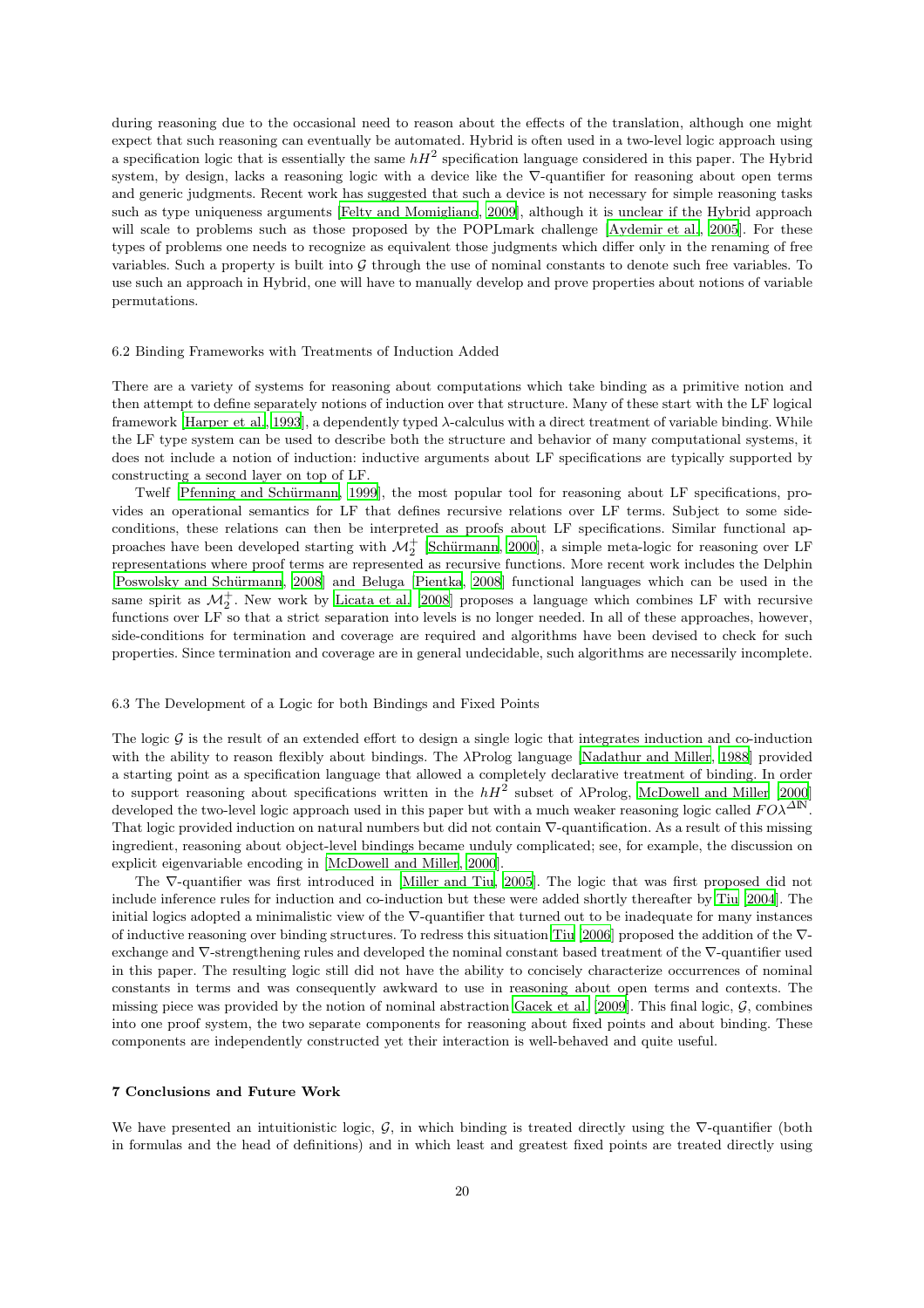inference rules for induction and co-induction. In a logic that has this kind of expressiveness, it is possible to inductively define proofs systems for specification logics, such as  $hH^2$ . This makes it possible to use a theoremproving approach in which the specification logic is used in an intrinsic way and in which reasoning takes place through a transparent embedding of that logic in the richer reasoning logic. We have described a system called Abella that exploits this two-level logic approach and we have shown its flexibility and power through a sequence of reasoning examples. While the illustrations we have been able to consider in this paper are limited, Abella has had a number of significant theorem-proving successes that are described more completely on the web page associated with it.

Experience with the two-level logic approach to reasoning has provided us with insights into possible ways to enhance the logic  $G$  and the methodology built into Abella. We indicate a few such directions that we intend to pursue in the near future.

*More permissive stratification conditions for definitions* The current stratification condition for definitions in G is somewhat simplistic: that condition rules out seemingly well-behaved definitions such as that of the reducibility relation used in logical relations arguments; see Section [5.5](#page-17-2) for details. One could imagine a more sophisticated condition which would allow definitions to be stratified based on an ordering relation over the arguments of the predicate being defined. The proof theoretic arguments needed to prove cut-elimination for a logic with such definitions seem rather delicate, particularly since we allow substitutions which may interfere with any ordering based on term structure.

*Contexts are special* In principle, provability in the specification logic is captured by an inductive definition of the seq predicate; in practice, it has been most useful for Abella to provide some special treatment of that predicate (via the {· ⊢ ·} notation). Similarly, while contexts are, in principle, just another list structure, it seems likely that they should also have some special attributes associate to them. As some examples illustrated, the current practice requires stating a definition describing a context, proving various inversion lemmas about membership in such contexts, and then applying these lemmas at the appropriate times. Treating context as special objects should make it possible to automate several of these lemmas or to arrange things so that such lemmas are not needed but have their effects embedded into the prover.

*Types-as-predicates* As we have described the logic G, there is no direct connection between predicates (on which we may apply induction) and the simple types attributed to variables. The description of the type and its constructors is not sufficient: it is necessary to define a predicate that describes the members of the type. For example, if we wish to do induction on the structure of untyped  $\lambda$ -terms (as in Section [5.4\)](#page-15-2), we need to build the predicate term from the description of the type tm. Linking simple types to the predicates that define them is a natural enhancement to a theorem prover for G.

*Alternate specification logics and proof systems* In this paper, we fixed the specification logic to be  $hH^2$  and we fixed the proof system for  $hH^2$  to be based on goal-directed proof search. Clearly some applications of the two-level logic approach might benefit from using a different proof system (based on, say, bottom-up proof search) or a different logic. For example, [McDowell and Miller \[2002](#page-21-6)] showed that switching to a linear logic specification logic made it possible to treat programming languages with references. More concretely, we have implemented a full hereditary Harrop formula specification logic in Abella and have begun experimenting with reasoning over it.

*Automating proof search* Abella currently relies extensively on user guidance in constructing proofs. Recent work has developed formal theorems and implementation techniques for structuring proof search in G-like logics: see, for example, [\[Baelde et al.](#page-21-25), [2007](#page-21-25), [Baelde, 2008](#page-21-26)]. It would be interesting to use such results to build a greater degree of automation into Abella.

# 8 Acknowledgements

This work has been supported by the National Science Foundation grants CCR-0429572 and CCF-0917140 and by INRIA through the "Equipes Associées" Slimmer. Opinions, findings, and conclusions or recommendations expressed in this papers are those of the authors and do not necessarily reflect the views of the National Science Foundation.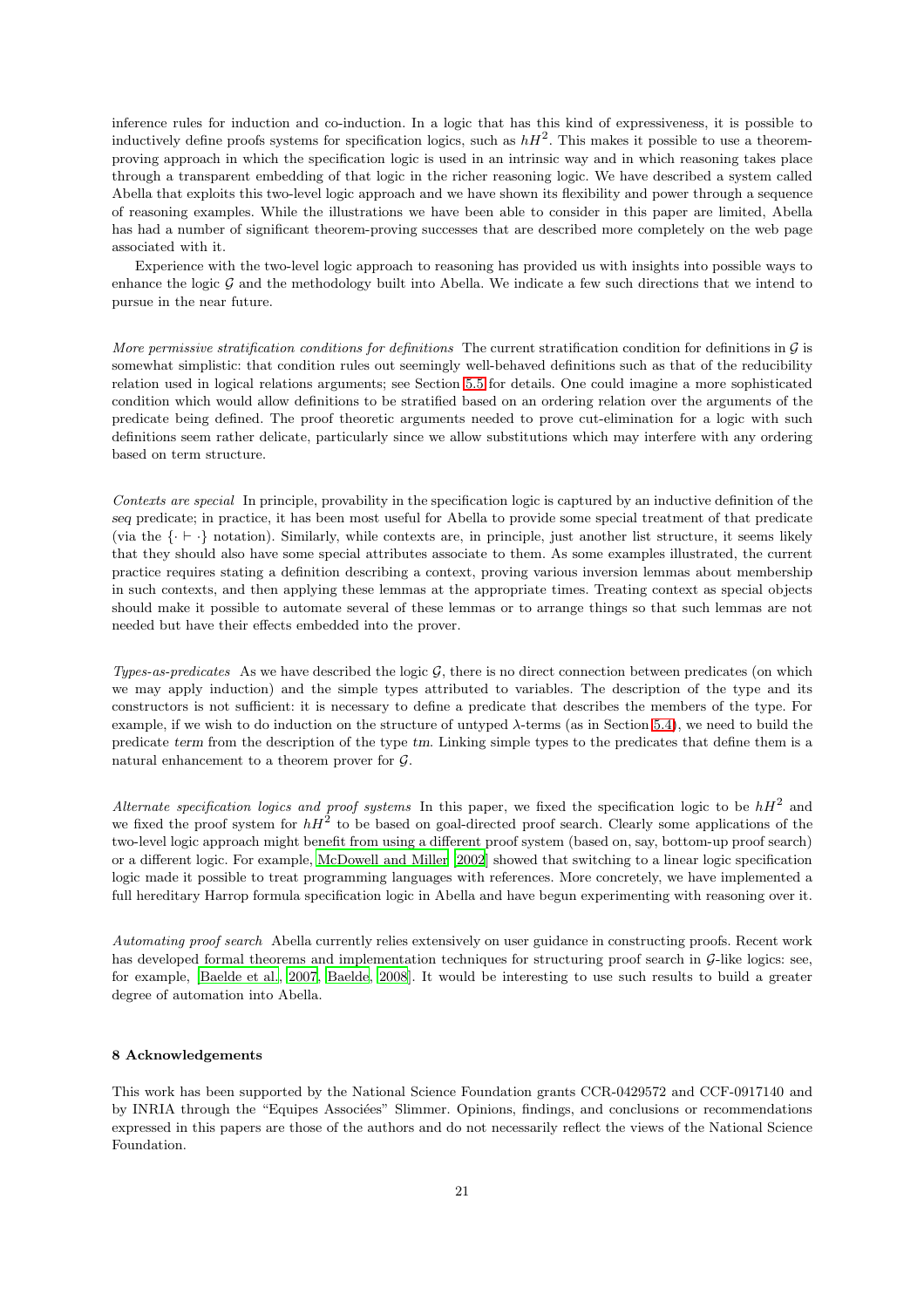# References

- <span id="page-21-20"></span>Brian Aydemir, Arthur Charguéraud, Benjamin C. Pierce, Randy Pollack, and Stephanie Weirich. Engineering formal metatheory. In *35th ACM Symp. on Principles of Programming Languages*, pages 3–15. ACM, January 2008.
- <span id="page-21-16"></span>Brian E. Aydemir, Aaron Bohannon, Matthew Fairbairn, J. Nathan Foster, Benjamin C. Pierce, Peter Sewell, Dimitrios Vytiniotis, Geoffrey Washburn, Stephanie Weirich, and Steve Zdancewic. Mechanized metatheory for the masses: The POPLmark challenge. In *Theorem Proving in Higher Order Logics: 18th International Conference*, number 3603 in LNCS, pages 50–65. Springer-Verlag, 2005.
- <span id="page-21-26"></span>David Baelde. *A linear approach to the proof-theory of least and greatest fixed points*. PhD thesis, Ecole Polytechnique, December 2008.
- <span id="page-21-25"></span>David Baelde, Andrew Gacek, Dale Miller, Gopalan Nadathur, and Alwen Tiu. The Bedwyr system for model checking over syntactic expressions. In Frank Pfenning, editor, *21th Conference on Automated Deduction (CADE)*, number 4603 in LNAI, pages 391–397. Springer, 2007.
- <span id="page-21-17"></span>Yves Bertot and Pierre Castéran. *Interactive Theorem Proving and Program Development. Coq'Art: The Calculus of Inductive Constructions*. Texts in Theoretical Computer Science. Springer Verlag, 2004.
- <span id="page-21-9"></span>Alonzo Church. A formulation of the simple theory of types. *J. of Symbolic Logic*, 5:56–68, 1940.
- <span id="page-21-18"></span>Thierry Coquand and Christine Paulin. Inductively defined types. In *Conference on Computer Logic*, volume 417 of *LNCS*, pages 50–66. Springer-Verlag, 1988.
- <span id="page-21-7"></span>Joëlle Despeyroux, Amy Felty, and Andre Hirschowitz. Higher-order abstract syntax in Coq. In *Second International Conference on Typed Lambda Calculi and Applications*, pages 124–138, April 1995.
- <span id="page-21-21"></span>Amy Felty and Alberto Momigliano. Reasoning with hypothetical judgments and open terms in Hybrid. In *ACM SIGPLAN Conference on Principles and Practice of Declarative Programming (PPDP)*, pages 83–92, 2009.
- <span id="page-21-19"></span>Amy Felty and Alberto Momigliano. Hybrid: A definitional two-level approach to reasoning with higher-order abstract syntax, 2010. To appear in *Journal of Automated Reasoning*.
- <span id="page-21-15"></span>Andrew Gacek. The Abella system and homepage. <http://abella.cs.umn.edu/>, 2009a.
- <span id="page-21-14"></span>Andrew Gacek. The Abella interactive theorem prover (system description). In Alessandro Armando, Peter Baumgartner, and Gilles Dowek, editors, *Fourth International Joint Conference on Automated Reasoning*, volume 5195 of *LNCS*, pages 154–161. Springer, 2008. URL <http://arxiv.org/abs/0803.2305>.
- <span id="page-21-13"></span>Andrew Gacek. *A Framework for Specifying, Prototyping, and Reasoning about Computational Systems*. PhD thesis, University of Minnesota, 2009b.
- <span id="page-21-11"></span>Andrew Gacek, Steven Holte, Gopalan Nadathur, Xiaochu Qi, and Zach Snow. The Teyjus system – version 2, March 2008. Available from <http://teyjus.cs.umn.edu/>.
- <span id="page-21-5"></span>Andrew Gacek, Dale Miller, and Gopalan Nadathur. Nominal abstraction. Technical report, CoRR, August 2009. URL <http://arxiv.org/abs/0908.1390>. Extended version of paper in LICS 2008. To appear in Information & Computation.
- <span id="page-21-22"></span>Robert Harper, Furio Honsell, and Gordon Plotkin. A framework for defining logics. *Journal of the ACM*, 40(1): 143–184, 1993.
- <span id="page-21-2"></span>Gilles Kahn. Natural semantics. In *Proceedings of the Symposium on Theoretical Aspects of Computer Science*, volume 247 of *LNCS*, pages 22–39. Springer, March 1987.
- <span id="page-21-1"></span>P. J. Landin. The mechanical evaluation of expressions. *Computer Journal*, 6(5):308–320, 1964.
- <span id="page-21-23"></span>Daniel R. Licata, Noam Zeilberger, and Robert Harper. Focusing on binding and computation. In F. Pfenning, editor, *23th Symp. on Logic in Computer Science*, pages 241–252. IEEE Computer Society Press, 2008.
- <span id="page-21-24"></span>Raymond McDowell and Dale Miller. Cut-elimination for a logic with definitions and induction. *Theoretical Computer Science*, 232:91–119, 2000.
- <span id="page-21-6"></span>Raymond McDowell and Dale Miller. Reasoning with higher-order abstract syntax in a logical framework. *ACM Trans. on Computational Logic*, 3(1):80–136, 2002.
- <span id="page-21-8"></span>Dale Miller. Abstract syntax for variable binders: An overview. In John Lloyd and et. al., editors, *Computational Logic - CL 2000*, number 1861 in LNAI, pages 239–253. Springer, 2000.

<span id="page-21-10"></span>Dale Miller. Unification under a mixed prefix. *Journal of Symbolic Computation*, 14(4):321–358, 1992.

- <span id="page-21-4"></span>Dale Miller and Alwen Tiu. A proof theory for generic judgments. *ACM Trans. on Computational Logic*, 6(4): 749–783, October 2005.
- <span id="page-21-12"></span>Dale Miller, Gopalan Nadathur, Frank Pfenning, and Andre Scedrov. Uniform proofs as a foundation for logic programming. *Annals of Pure and Applied Logic*, 51:125–157, 1991.

<span id="page-21-0"></span>Robin Milner. Functions as processes. *Mathematical Structures in Computer Science*, 2:119–141, 1992.

<span id="page-21-3"></span>Gopalan Nadathur and Dale Miller. An Overview of λProlog. In *Fifth International Logic Programming Conference*, pages 810–827, Seattle, August 1988. MIT Press.